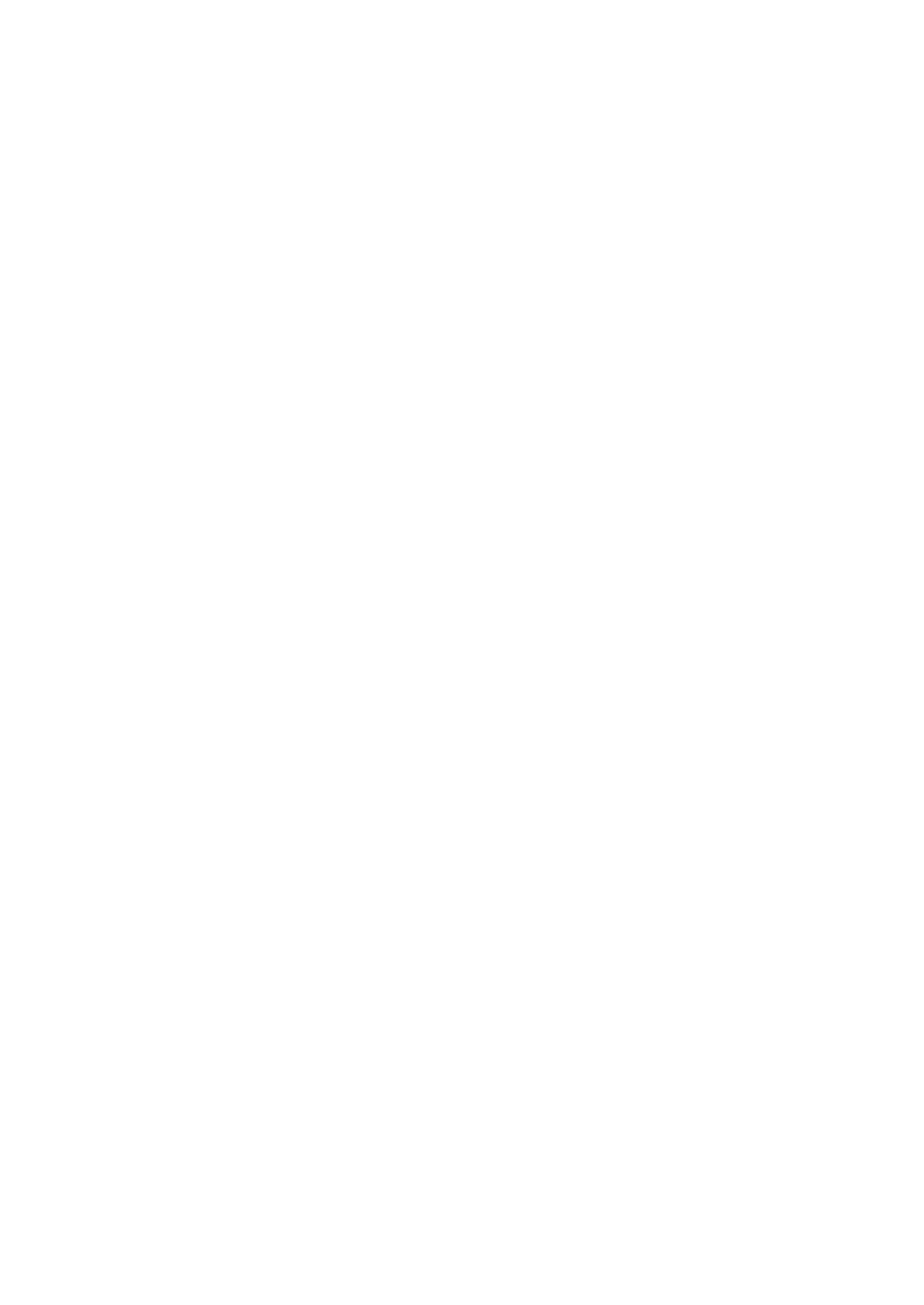# Acknowledgements

We would like to express our heartfelt thanks to all those who have helped us in so many ways during this needs analysis. First and foremost we express our gratitude to all those officials, teachers and students in Bhopal and Ujjain Division who gave their time and expertise so generously and provided such wonderful hospitality throughout our visit:

- Mrs Rashmi Arun Shami, Commissioner, Rajya Shiksha Kendra, Bhopal
- Mrs Kamlesh Sharma, Director, English Language Teaching Institute, Bhopal
- Mr Hemant Sharma, Principal, English Language Teaching Institute, Bhopal
- Mr RK Pandey, Principal, English Language Teaching Institute, Bhopal
- Faculty members of English Language Teaching Institute, Bhopal
- Mr Usman Khan, Lead Training and Budget, Rajya Shiksha Kendra
- District Project Coordinators, Assistant Project Coordinators, District Education Officers, Joint Directors, Block Resource Coordinators, Block Academic Coordinators, Janshikshaks of Ujjain, Ratlam, Dewas, Mandsaur, Neemuch and Shajapur

• Principals, teachers and students from Ujjain, Ratlam, Dewas, Mandsaur, Neemuch and Shajapur who participated in the observations, surveys, discussions and interviews

We are also extremely grateful to the British Council Training Consultants who conducted the needs analysis in schools for their professionalism and enthusiasm: without their tireless commitment data collection would not have been possible. Their names were: Sanjay Kumar Gupta, Shefali Kulkarni, Meera Mawani, Manoj Harpalani, Joypreet Anand and Amol Bapat.

Sincere thanks are also due to staff of the British Council, Delhi. In particular we owe a debt of gratitude to Ms Reesha Alvi for her personal support and advice as well as her excellent co-ordination and administration of the needs analysis consultancy as a whole. Last but not least we would like to thank Ms Mansi Thakral for providing logistical support, and for managing the complex process of data collation and translation while fielding our numerous questions for clarification with great patience.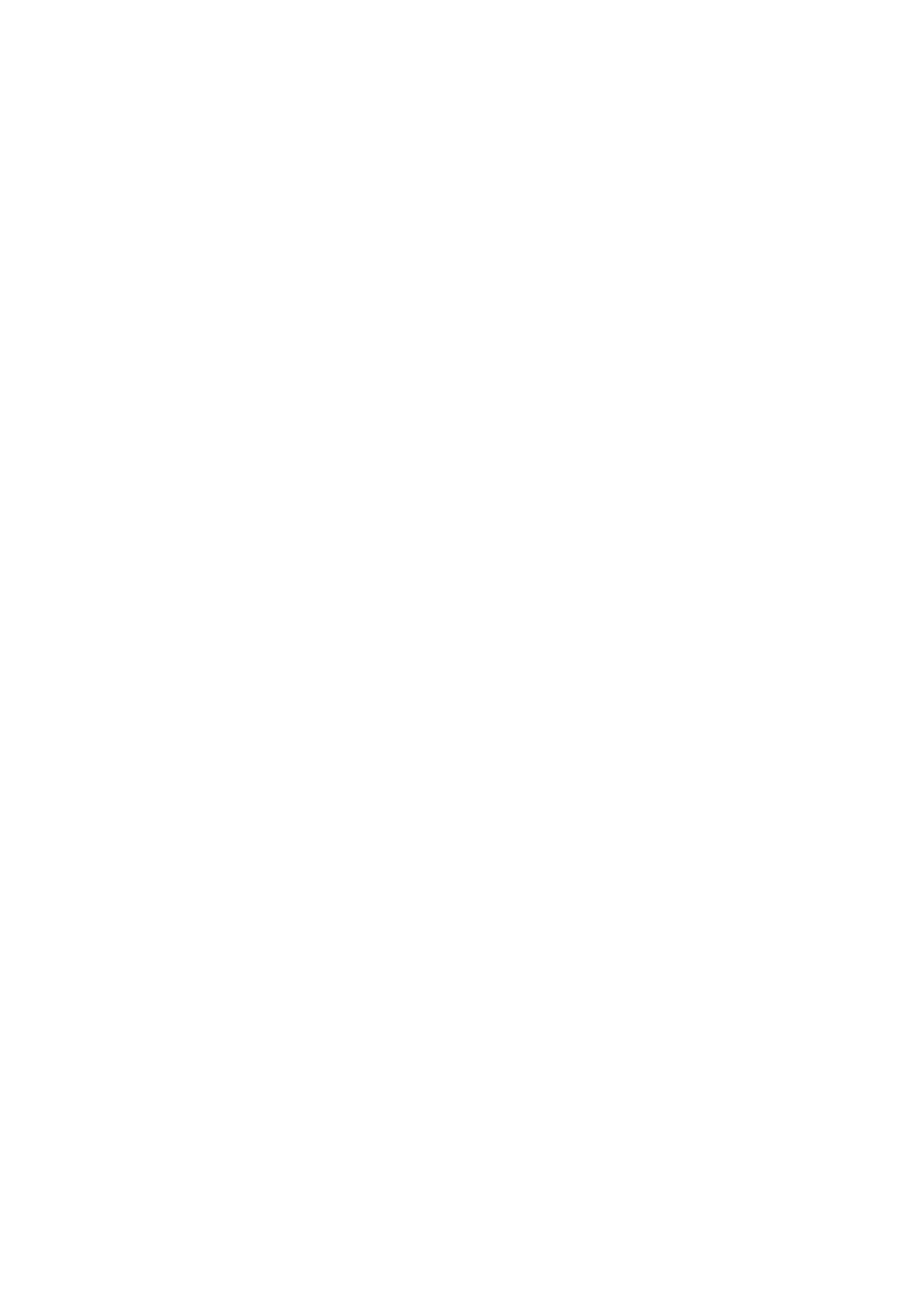# **Contents**

| Abbreviations |                                                                                   |                |  |  |  |  |
|---------------|-----------------------------------------------------------------------------------|----------------|--|--|--|--|
|               | 1. Executive summary                                                              | 5              |  |  |  |  |
|               | 2. List of recommendations                                                        | $\overline{7}$ |  |  |  |  |
|               | 3. Background                                                                     | 9              |  |  |  |  |
|               | 4. Purpose of the needs analysis                                                  | 10             |  |  |  |  |
|               | 5. Methodology                                                                    | 11             |  |  |  |  |
|               | 5.1 Data sources                                                                  | 11             |  |  |  |  |
|               | 5.2 Data collection process                                                       | 12             |  |  |  |  |
|               | 5.3 Limitations of data collected                                                 | 13             |  |  |  |  |
|               | 6. Context                                                                        | 14             |  |  |  |  |
|               | 6.1 Demographics                                                                  | 14             |  |  |  |  |
|               | 6.2 Ujjain education statistics                                                   | 14             |  |  |  |  |
|               | 6.3 The economy and employment opportunities                                      | 14             |  |  |  |  |
|               | 7. Findings                                                                       | 16             |  |  |  |  |
|               | 7.1 Perspectives on English                                                       | 16             |  |  |  |  |
|               | 7.2 Teachers' language levels and use of English                                  | 17             |  |  |  |  |
|               | 7.3 Students' language levels and use of English                                  | 19             |  |  |  |  |
|               | 7.4 Classroom methods, materials and teachers' roles                              | 20             |  |  |  |  |
|               | 7.5 School facilities, school attendance and the local environment<br>for English | 25             |  |  |  |  |
|               | 7.6 In-service training: models, content and trainers                             | 28             |  |  |  |  |
|               | Appendix 1: Schedule of activities for Training Consultants                       | 35             |  |  |  |  |
|               | Appendix 2: Common European Framework descriptors                                 | 36             |  |  |  |  |
|               |                                                                                   |                |  |  |  |  |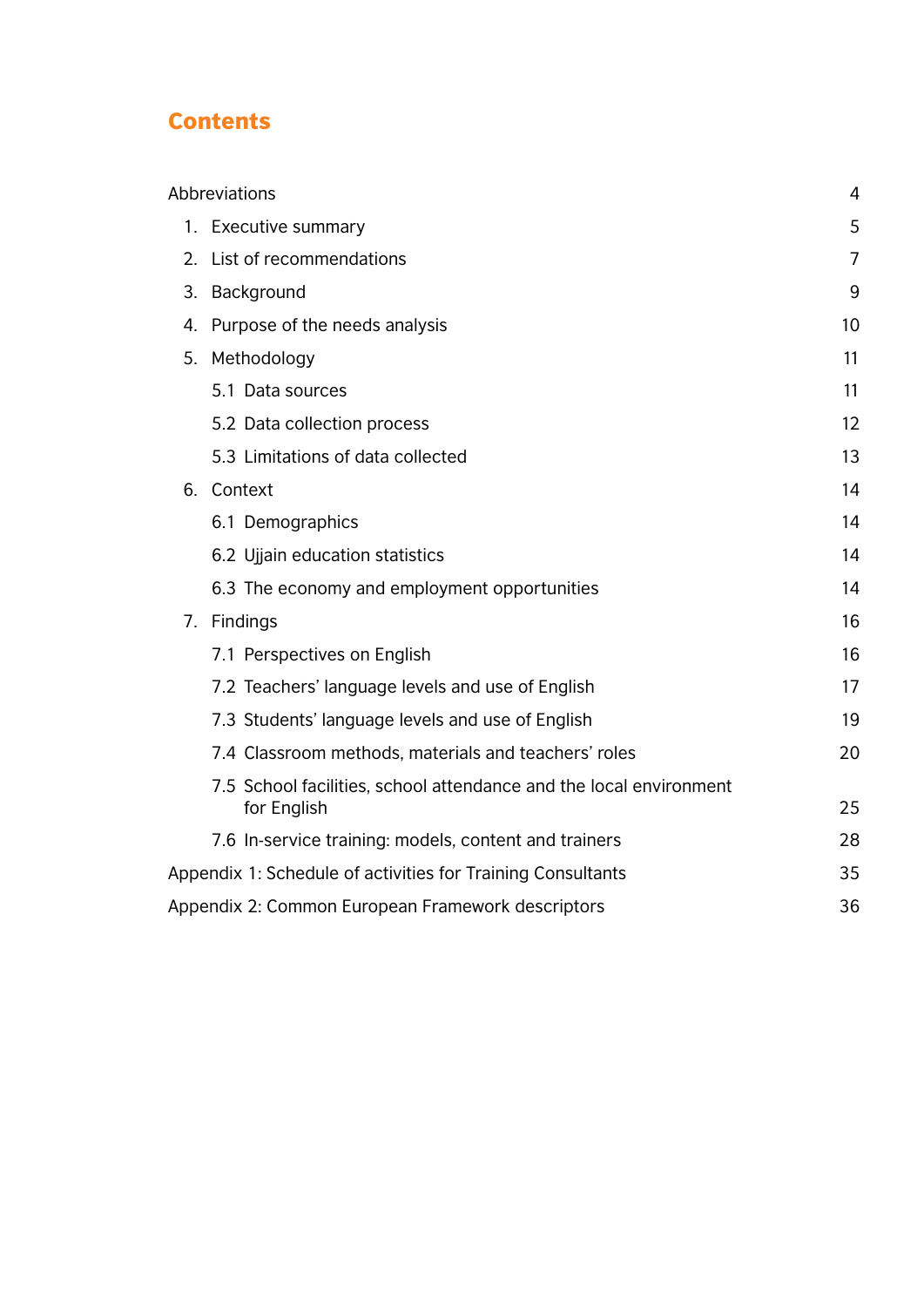# Abbreviations

| <b>ALM</b>     | <b>Active Learning Methods</b>                                   |
|----------------|------------------------------------------------------------------|
| <b>BRC</b>     | <b>Block Resource Centre</b>                                     |
| <b>CEFR</b>    | Common European Framework of Reference for Languages             |
| <b>CPD</b>     | <b>Continuing Professional Development</b>                       |
| <b>DIET</b>    | District Institute of Education and Training                     |
| <b>EFLU</b>    | English and Foreign Languages University (Hyderabad)             |
| <b>ELTI</b>    | English Language Teaching Institute                              |
| <b>GSDP</b>    | <b>Gross State Domestic Product</b>                              |
| <b>INSET</b>   | In-service Education and Training                                |
| <b>IT-ITES</b> | Information Technology - Information Technology Enabled Services |
| L1             | First Language                                                   |
| L2             | Second Language                                                  |
| МT             | <b>Master Trainer</b>                                            |
| <b>NCERT</b>   | National Council of Educational Research and Training            |
| <b>NCF</b>     | <b>National Curriculum Framework</b>                             |
| <b>NSDC</b>    | National Skill Development Corporation                           |
| <b>RSK</b>     | Rajya Shiksha Kendra                                             |
| <b>SCF</b>     | <b>State Curriculum Framework</b>                                |
| TC             | <b>British Council Training Consultant</b>                       |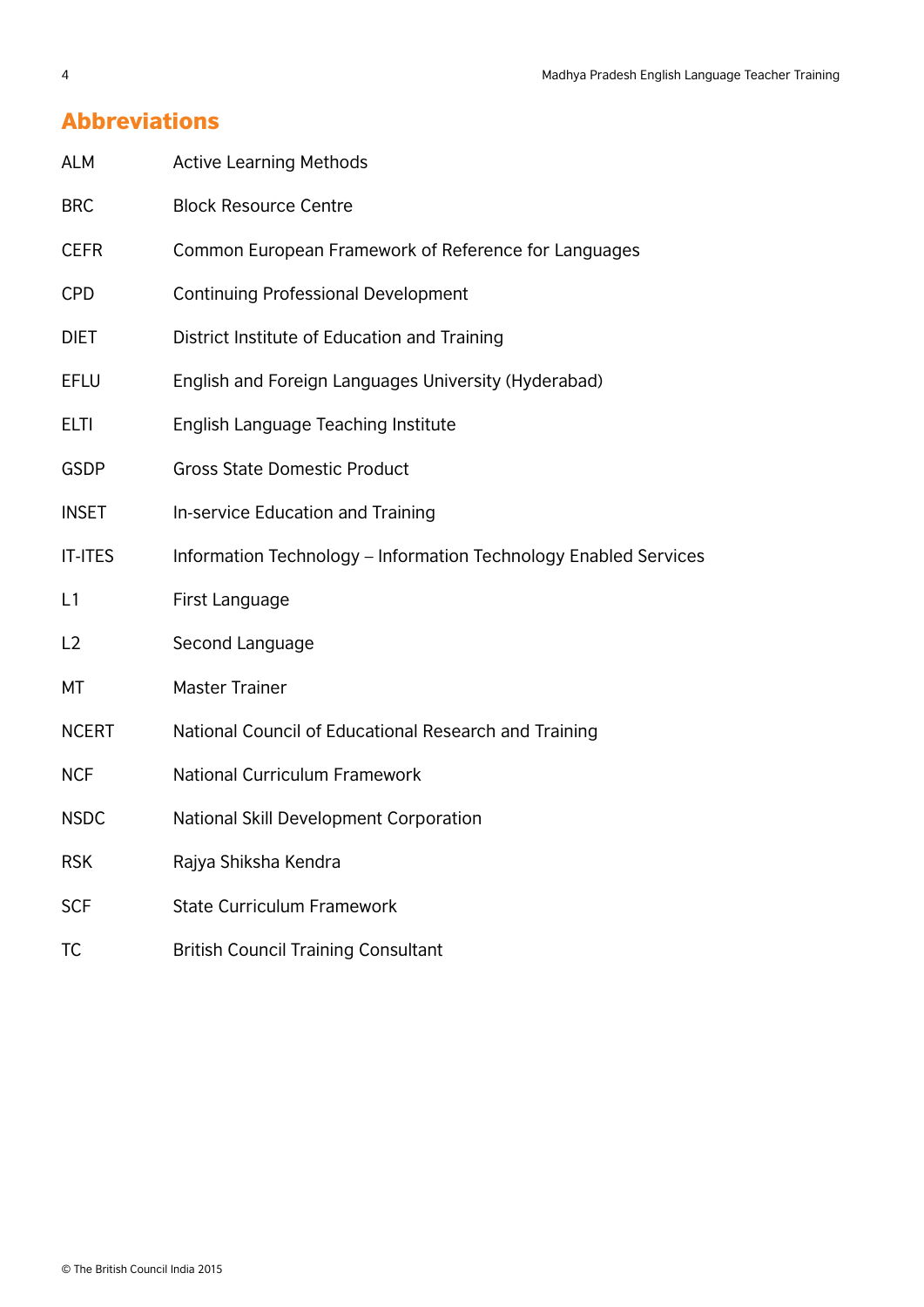# **1. Executive summary**

There is a widespread perception amongst both educationists and the general public in Madhya Pradesh that English proficiency is an essential tool for success in a globalised economy

Though the specific uses for English beyond the school for the majority of students are not always clear, the felt need for English to be taught in schools in Madhya Pradesh remains and is ably encapsulated in the words of a student who participated in this needs analysis:

*We would like to learn English as it is a matter of pride. Without English we will be humiliated everywhere. Our country will not get respect if we do not speak English.*

This report recognises, then, that English is an aspirational language, associated with advancement both for individuals and for countries as a whole. However, it should be noted too that English is also seen by some as a language of exclusion or as a barrier to advancement for children from poor communities. The Rajya Shiksha Kendra (RSK) acknowledges this by laying great stress on equity in English achievement. The objective articulated in the State Curriculum Framework (SCF) for English (2007, p. 2) is both praiseworthy and important.

*It is our primary objective to reach English to every child of the State and to ensure that the child gains a sufficiently high level of proficiency in it and does not suffer discrimination for lack of it.*

For the objective to be fulfilled there must be equitable access to high quality English instruction for all children. Yet this needs analysis has, unfortunately, found that many of the necessary pre-conditions for effective, high quality English instruction do not at present exist in Ujjain Division and, we suspect, across the state as a whole.

Teachers who participated in this needs analysis do not have the English language proficiency which is required to be effective teachers of the language. Nor are they skilled in the activity-based, learner-centred methods which are recommended in the SCF and by language teaching methodologists internationally. Teachers continue to use translation into Hindi as their principal teaching strategy, dominate available talking time in the classroom and provide little to no opportunity for students to engage in meaningful communication in English. There are also shortcomings in generic teaching skills such as giving clear instructions, using a variety of activities appropriate to different stages of a lesson and giving praise to students, amongst others. Further, an environment which might promote English language learning and use amongst students does not exist in the school or local community. In the localities visited for this needs analysis, English is very much a foreign rather than a second language.

We should make it very clear that we do not attribute any blame to teachers for the situation in schools. It is hardly their fault if they have not learnt English themselves yet are still expected to teach it, nor that they work in schools where many of their students receive little encouragement to learn in the home environment. Most teachers want to do better and would welcome any training that helps them. Teachers themselves realise that their lack of English proficiency is a barrier to teaching the language and have expressed needs for training in a wide range of areas related to English language teaching.

The needs analysis thus demonstrates an urgent need and provides clear support for RSK's goal of developing a large-scale inservice teacher training (INSET) programme to address issues of low teacher proficiency and weak classroom teaching skills, both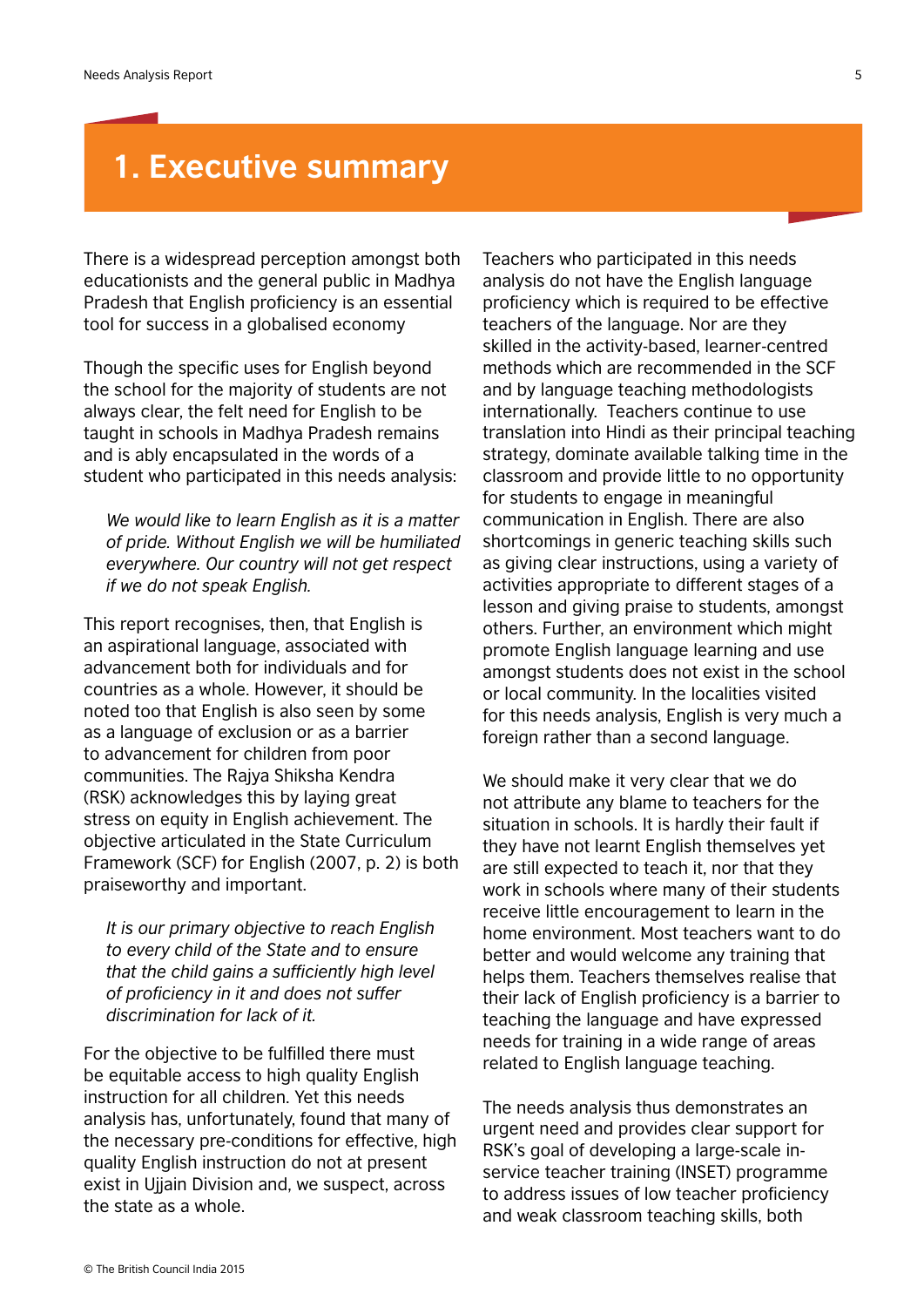generic and those specifically related to English teaching. The scale of the intervention required is daunting, even in the pilot division of Ujjain let alone in the state as a whole.

To address the challenges outlined in this report, we recommend that an INSET model be followed which allows teachers to practise what they have learnt on training courses in their own classes, ideally with support from teacher educators trained in the art of mentoring. Teachers need to see that what they learn on a training course has direct relevance to their teaching contexts. Training materials thus need to be written taking account of the local teaching-learning situation, acknowledging local constraints and incorporating references to and examples from existing textbooks and other materials in use in Madhya Pradesh: training cannot be generic if it is to be perceived as relevant.

Another serious issue is 'Who trains the teachers?' Trainers must themselves have experience teaching in the context and be a part of the system. They too will need training, not just in the recommended methodologies which teachers are expected to use but in teacher-training skills: a good teacher of school children is not automatically a good trainer of adult teachers. Whether there are sufficient people in the education system with the potential to become effective 'Master Trainers' (MTs) is a moot point; and one which RSK will need to address prior to finalising the design of the INSET programme.

Finally, we note that for changes in attitudes and in classroom practices to take root and prosper there should be no mixed messages in the education system. We also recommend, therefore, that steps should be taken to ensure harmonization of in-service and pre-service training messages across all providers and at all levels.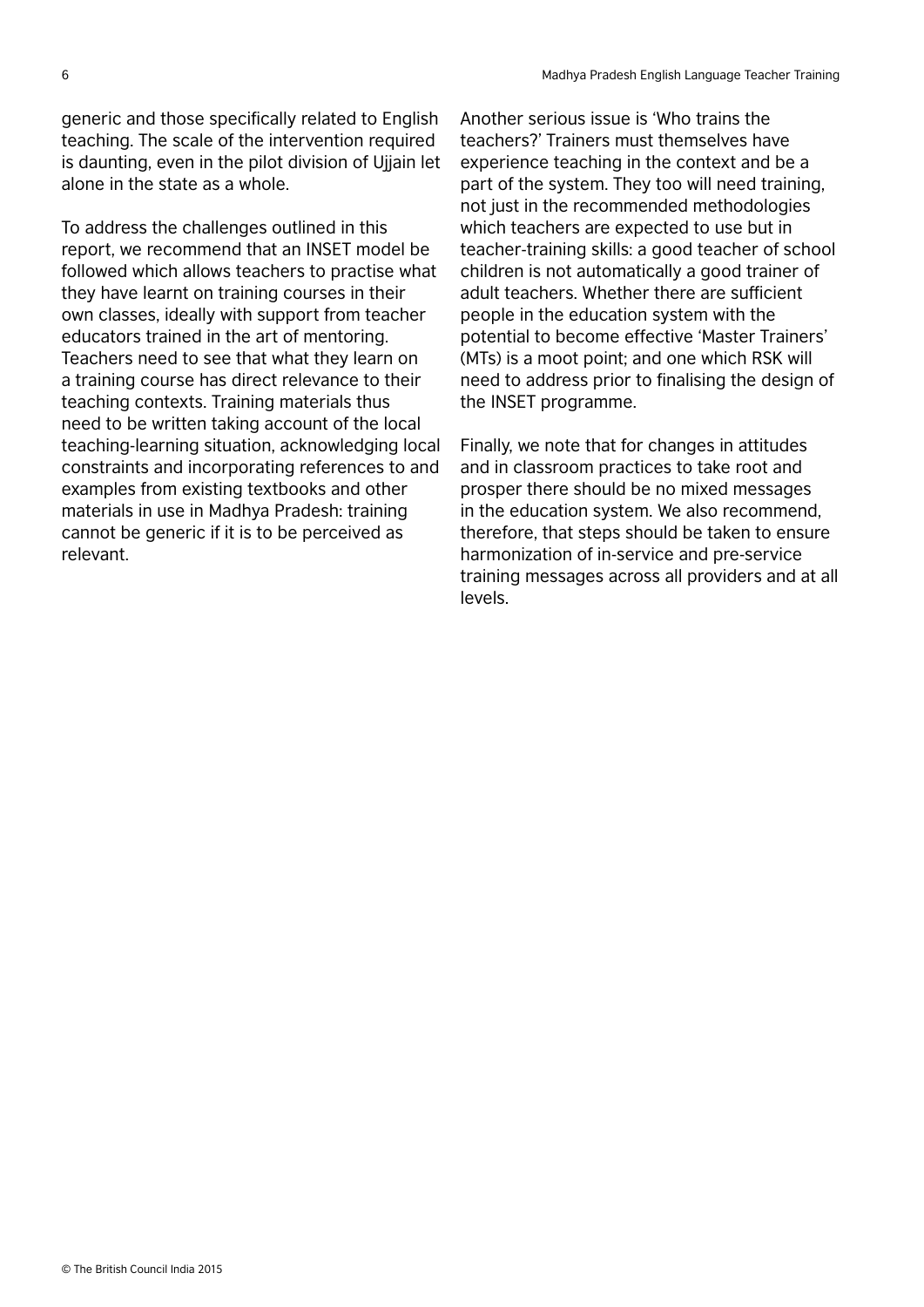# **2. List of recommendations**

The following recommendations have been made based on the needs analysis but these are not meant to be exhaustive or prescriptive. They are intended to form the basis of discussions and to help to clarify ways to serve the English language learning needs of teachers and students so that the objectives of the State Curriculum Framework for English (2007) can be realised in all primary schools across the state in the future.

#### **Recommendation 1**

In-service teacher training for primary teachers in Madhya Pradesh should have a dual focus on improving English language proficiency and language teaching skills. The teaching skills focus of future INSET courses should be delivered bilingually, in Hindi and English.

#### **Recommendation 2**

The language proficiency element of future INSET courses should include the development of skills necessary for teachers to become independent language learners. This should include utilising access wherever possible to freely available on-line resources such as the British Council's Learn English website, available at http://learnenglish.britishcouncil.org/en/

#### **Recommendation 3**

INSET courses should be run regularly and be seen as a key element in teachers' continuing professional development.

#### **Recommendation 4**

In-service training should focus on the development of more learner-centred, activitybased teaching-learning methods for the primary classroom. Teachers should also be trained in the appropriate use of translation as a tool to support learning.

#### **Recommendation 5**

In-service training should strengthen awareness of the state syllabus for English and the NCF which provides its foundation.

#### **Recommendation 6**

Prior to the commencement of any major revision or replacement of the current textbook, the RSK should commission a consultant to advise on the suitability of the current curriculum and textbooks, as well as on procedures for textbook development to NCF and international standards.

#### **Recommendation 7**

In a future training programme there should be attention paid to the role of the teacher as facilitator within ALM (active learning methods) to ensure that this does not lead to an abdication of responsibility for children's learning.

#### **Recommendation 8**

RSK and ELTI (English Language Teaching Institute) should develop a programme of e-support for teachers based on sending 'English teaching tips' to their mobile phones. Tips should focus both on teaching methods and on English language content; and be integrated with textbook material and INSET courses wherever appropriate.

#### **Recommendation 9**

The RSK should consider ways in which floor mats can be provided for all schools so as to improve the study environment for children.

#### **Recommendation 10**

The RSK should convene a task force to develop creative ways to combat student absenteeism and to maximise regular educational participation by children from rural, farming communities.

#### **Recommendation 11**

Any INSET programme which is developed should have a core module on creating a supportive environment for English within schools and/or use this as a theme across various modules.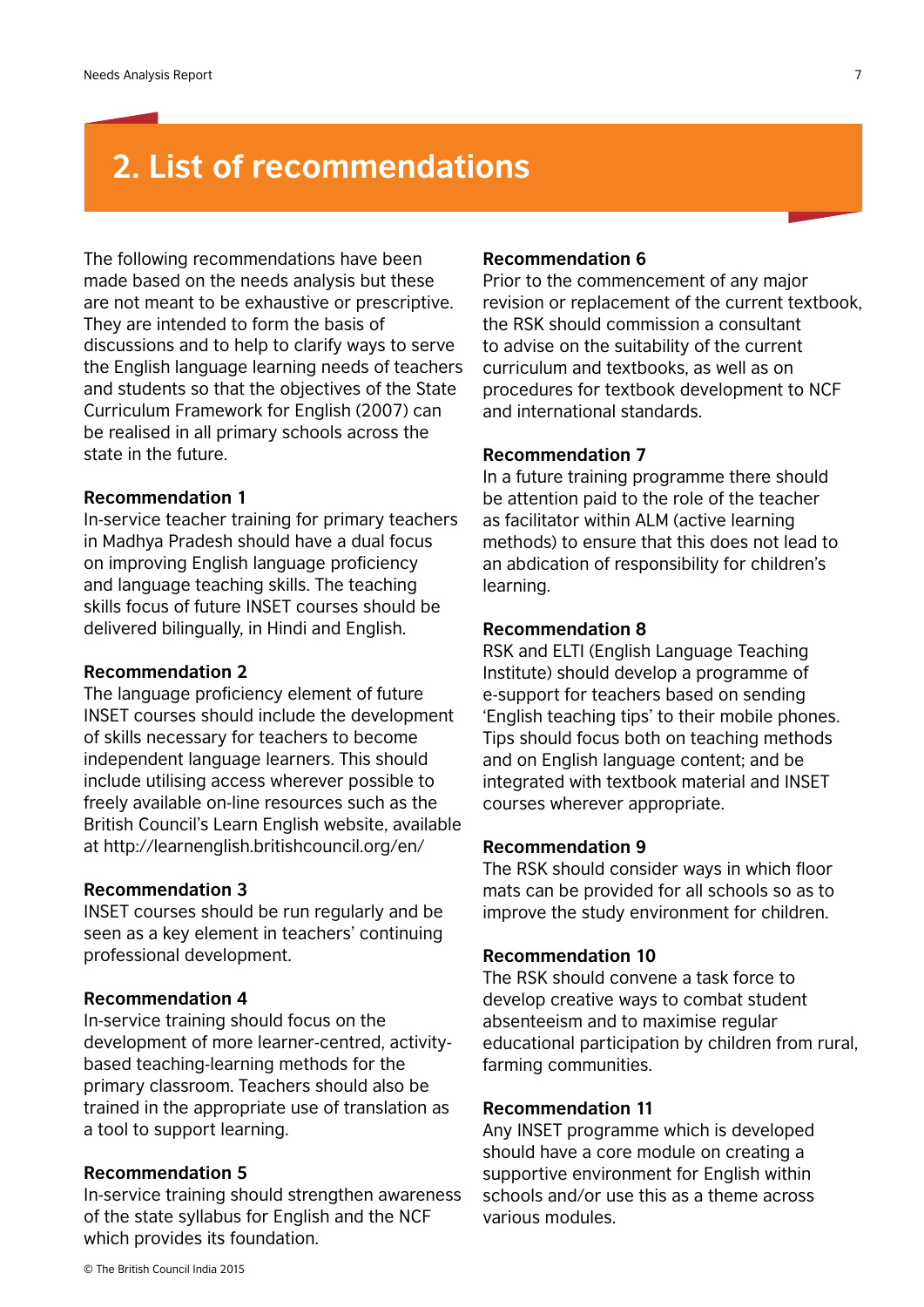## **Recommendation 12**

To enhance the prospect of impact at the classroom level, it is recommended that the INSET programme for teachers follows a dayrelease model, with teachers attending the course for one day of their teaching week and applying the knowledge and skills learned in the other days. The length of the course will be determined by the number of course topics, but is likely to run for 10-12 weeks.

## **Recommendation 13**

Training courses should be experiential and reflective rather than transmissive. Training strategies should model the methods that teachers are expected to use in the classroom with their students.

## **Recommendation 14**

Training courses should have a dual focus on English language improvement and appropriate methodology for the primary classroom in Madhya Pradesh schools. They should be conducted in Hindi and English. The precise topics for training courses will need to be formulated in discussions between the RSK, the ELTI and the British Council but, as strands running through the course as a whole, all topics will need to incorporate a focus on multigrade teaching and ALM as well as making reference to textbooks currently in use.

# **Recommendation 15**

Training modules need to be written – or adapted – to reflect the realities of the schools and classroom in which teachers in Madhya Pradesh work. It is essential that they incorporate reference to the curriculum, textbooks and ALM materials which teachers currently use.

### **Recommendation 16**

It is recommended that criteria be developed against which potential MTs can be assessed for their suitability to implement experiential and reflective training. RSK/ELTI should manage the initial screening of applications, with interviews conducted by the British Council to determine the final pool of MTs.

### **Recommendation 17**

For the success of the programme, MTs selected will need to be released from other duties to enable them to concentrate full-time on running courses and associated follow-up support activities in schools.

### **Recommendation 18**

Training for MTs should include a strong focus on trainer development as well as on understanding and implementing the teachertraining courses. They should also be equipped with the skills to effectively monitor classroom teaching, in order to be able to follow-up training with the teachers they work with and give ongoing feedback. As with teachers, MTs will need to be supported in their initial training endeavours and arrangements will need to be made for British Council Training Consultants to provide guidance and support.

### **Recommendation 19**

RSK and ELTI should ensure that gender equity is a focus in the process of selecting and training MTs, in particular that women are not discouraged from becoming MTs as a result of decisions made for logistical reasons.

### **Recommendation 20**

A broad-based review of all English language teacher-training programmes in Madhya Pradesh should be conducted to ensure harmonization of in-service and pre-service training messages across all providers and at all levels.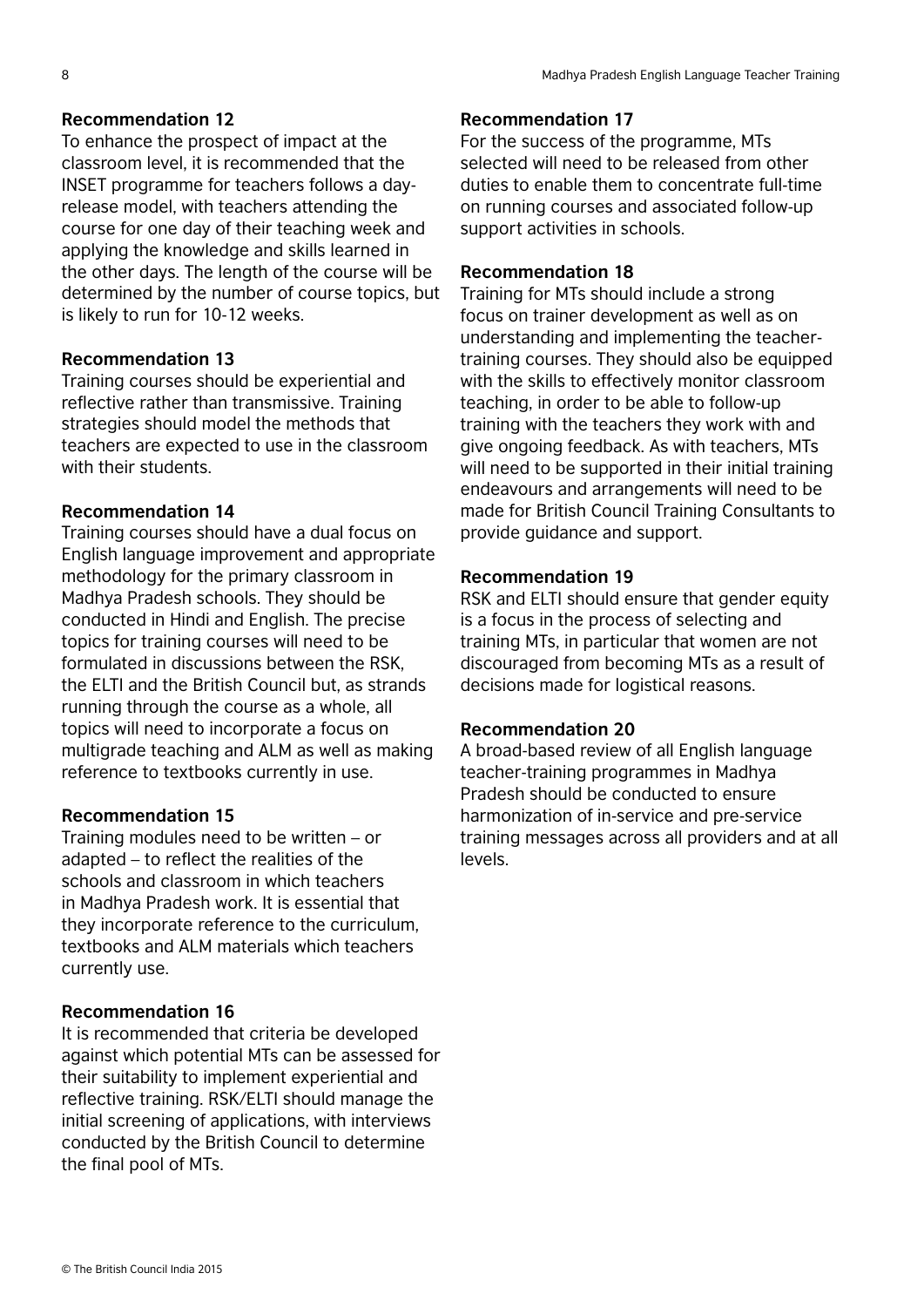# **3. Background**

A team from British Council Delhi met Rajya Shiksha Kendra (RSK) in Madhya Pradesh to discuss a partnership project to conduct English language training for primary teachers across the state. RSK is the state government's apex academic body for the school education department of Madhya Pradesh.

The state requested the British Council to design and manage an intervention that includes training primary school teachers across the state, as well as to support them in developing a sustainable model for the future. It is intended that the British Council will work with the RSK and the English Language Teaching Institute (ELTI) to design a pilot programme to start in the Ujjain Division with a view to scaling up across the state at a later stage.

It was agreed that the British Council would conduct a comprehensive needs analysis of primary English teachers and learners in the Ujjain Division which will inform the design and planning of this programme.

The needs analysis was conducted in Ujjain District and encompassed meetings held with key stakeholders from RSK and ELTI in Bhopal from 17–23 February 2013. This report is the outcome of that needs analysis.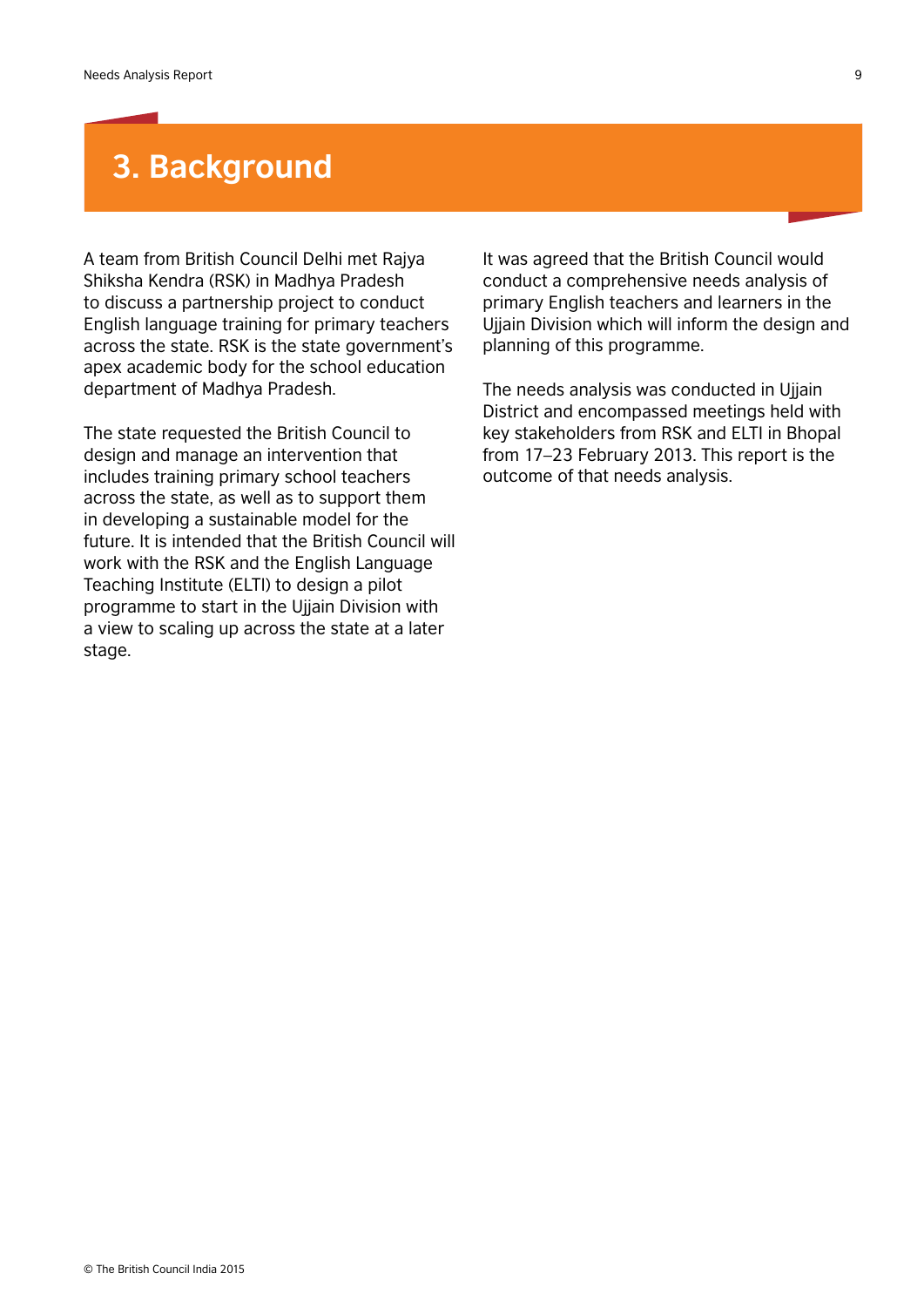# **4. Purpose of the needs analysis**

The purpose of the needs analysis was to generate data to enable the British Council to identify the needs and requirements for a large-scale English language teacher-training initiative at the primary level in Madhya Pradesh. With an educational intervention such as the proposed large-scale in-service teacher training (INSET) programme, it is crucial that the engagement of all the affected stakeholders is sought in the design and planning phase as well as the implementation phase. Stakeholder engagement increases a sense of ownership as well as the likelihood that the programme will meet the needs of those directly affected by it.

The needs analysis aimed to:

assess the current language levels, teaching practices and needs of teachers and students in primary schools (Class I-VIII) in Ujjain Division

- assess the existing curriculum framework and text books in relation to these needs
- explore teachers' and students' beliefs about the English language, its usefulness and how it can best be taught and learnt
- investigate the main areas of English language teaching which future training initiatives might usefully address
- make recommendations as to possible interventions and training models to address identified needs
- recommend a selection process to identify Master Trainers (MTs) to train and support teachers in the division
- ensure that all recommendations are relevant to the educational and sociocultural contexts in which the teachers and students work and study.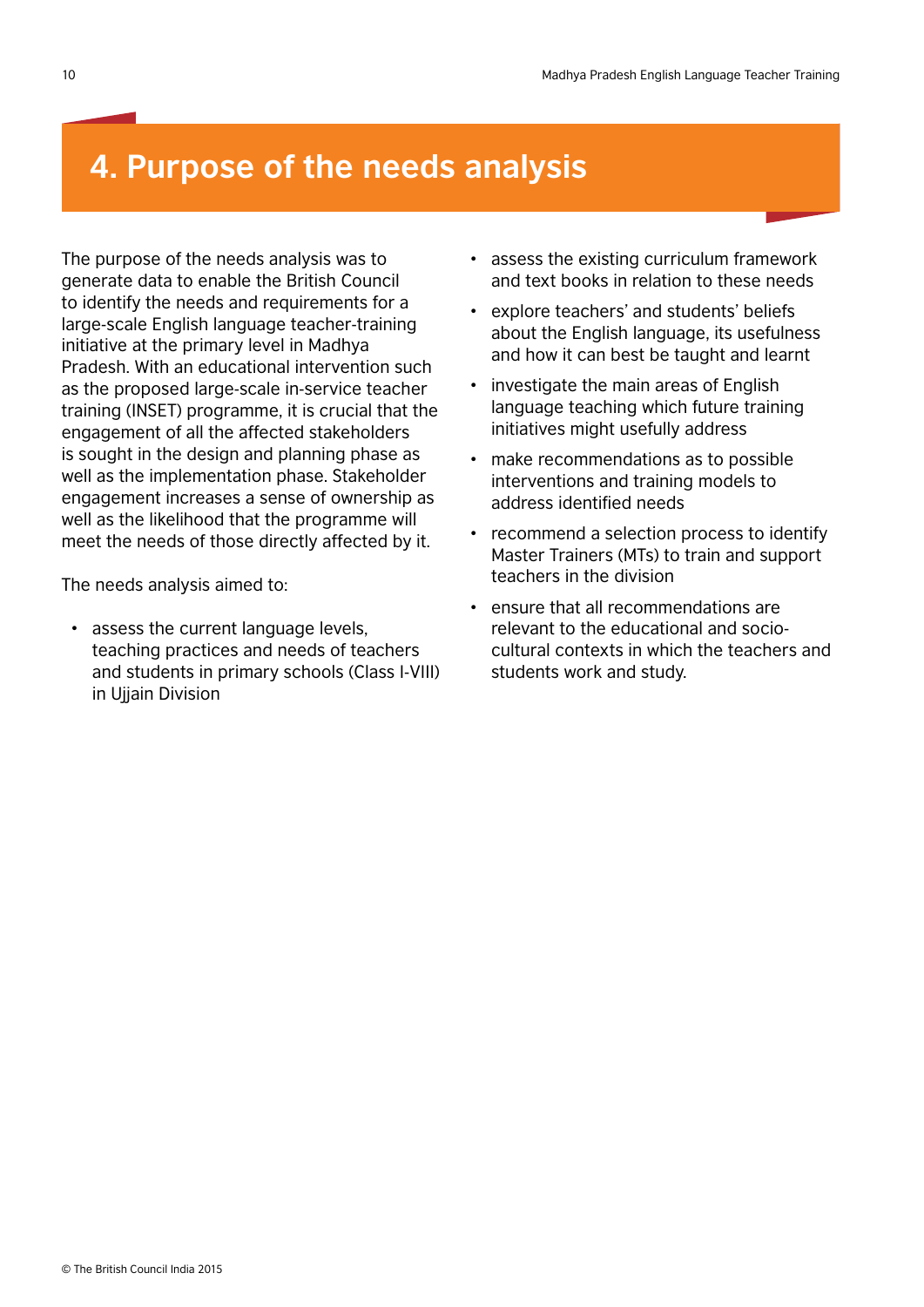# **5. Methodology**

#### **5.1 Data sources**

The needs analysis report is based on both primary and secondary data. Primary sources comprised lesson observations, focus groups, questionnaires, interviews and meetings. The data collection instruments, which contain both quantitative and qualitative data sets, were developed by the British Council and have been piloted and used in other contexts in India. These instruments were revised and extended for Madhya Pradesh and, where necessary, translated into Hindi. The general objectives of each of the instruments is recorded below.

### **5.1.1. Teacher questionnaire**

The questionnaire seeks to:

- uncover existing beliefs and attitudes about teaching and learning in general and English teaching-learning in particular
- provide an opportunity for teachers to assess their own language skills
- find out training needs according to teachers' priorities
- find out what resources are available to teachers in the school and what constraints they may face
- uncover perceptions of the usefulness of previous training experiences and classroom observations
- uncover teachers' perceptions of the current curriculum framework, teaching objectives and textbooks
- obtain teachers input on training models, times and other logistical arrangements.

#### **5.1.2 Teacher focus group meetings**

The meetings provide an opportunity for teachers to discuss freely so as to:

• reveal more about existing beliefs and attitudes to teaching and learning in

general and English teaching-learning in particular

- uncover teachers' perceptions of the usefulness of English to their students and the environmental factors affecting its teaching and learning
- prioritise their perceived needs
- provide an opportunity to assess their actual language levels through interaction
- discover what resources are available to teachers in the school and what constraints they may face on their use
- reveal more about teachers' perceptions of the current curriculum framework, teaching objectives and textbooks
- obtain teachers' inputs on training models, dates and other logistical arrangements.

#### **5.1.3 Student questionnaire**

The questionnaire seeks to:

- understand the learning process in the classroom from the students' point of view
- find out whether students experience learner-centred learning activities in their classrooms
- assess the extent of L1 language use in the English classroom
- assess the degree to which English is used in English lessons
- assess the extent of teacher-talking-time and student-talking-time in the classroom
- find out how students perceive their English classes in general and the teaching-learning activities used by their teachers
- uncover students' perceptions of their role(s) and that of their teacher in the English language classroom
- uncover students' attitudes to English, its importance and its role in their future careers.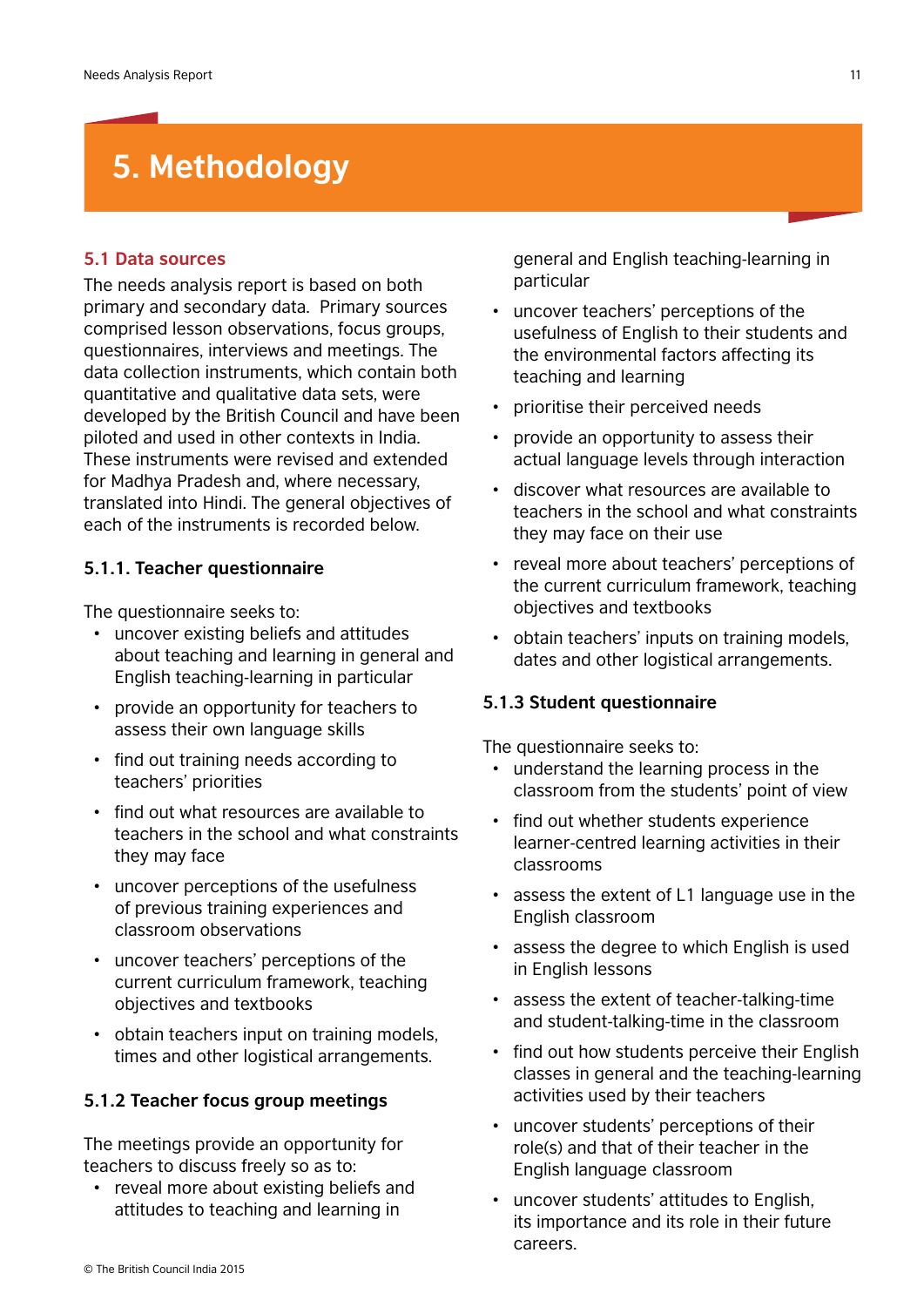# **5.1.4 Student focus group meetings**

The meetings provide an opportunity for students to discuss freely so as to:

- understand the learning process in the classroom from the students' point of view
- provide an opportunity to assess students' actual language levels through a series of interactive speaking activities
- provide an opportunity to assess whether group and pair work, task based activities and team working generate spoken English among the students
- report on English and L1 use in the English class
- provide insights into how students perceive their English classes and the teachinglearning activities used by their teachers
- reveal more about students' attitudes to English, its importance and its role in their future careers.

# **5.1.5 Lesson observation form**

The observation form provides a record of current classroom practice, enabling British Council Training Consultants to:

- observe current teaching methodologies
- record the amount and different types of interaction in the class: teacher/ student, pair work and group work, use of the mother tongue etc.
- understand how resources and materials are currently used in class
- informally assess the language levels of the teachers
- observe general classroom size and number of students in a class.

# **5.1.6 School information sheet**

The information sheet seeks to:

- obtain basic data on school facilities
- obtain basic data on school resources
- obtain basic data on school enrolment
- obtain basic data on school attendance.

© The British Council India 2015 Secondary sources comprised data from a review of education policies published by the Government of India and the state of Madhya

Pradesh as well as other reports and papers in the public domain. The curriculum and teaching and learning materials for the state of Madhya Pradesh are also referred to. Whilst they conducted the needs analysis, British Council Training Consultants also collected and analysed samples of training materials, worksheets, lesson plans, assessments and students' work.

# **5.2 Data collection process**

The authors of this report had formal and informal meetings with state and district Level education officers, teachers, educators and students in Bhopal, Ujjain district and Ratlam district where they also made school visits.

British Council Training Consultants in three teams of two conducted the needs analysis in the six districts of Ujjain Division. The data collection and visits to schools took place from 19 – 22 February 2013. On 18 February there was a preliminary meeting of the British Council team with senior officials from RSK and ELTI. The meeting helped set the foundation for the subsequent visits to the districts. A final meeting with the Commissioner RSK and other senior officials on 23 February concluded the needs analysis (see schedule in Appendix 1).

The Training Consultants worked in teams as follows:

- Team 1 worked in Ujjain and Ratlam
- Team 2 worked in Shajapur and Dewas
- Team 3 worked in Mandsaur and Neemuch

During the visits to schools the teams observed teachers, conducted focus group meetings with students and teachers and administered the questionnaires.

# Total data collected was as follows:

| <b>Instrument</b>      | <b>No. of respondents</b> |
|------------------------|---------------------------|
| Student questionnaires | 314                       |
| Teacher questionnaires | 65                        |
| Student focus groups   | 27 involving 255 students |
| Teacher focus groups   | 13 involving 62 teachers  |
| Lesson observations    | 27                        |
| Schools visited        | 24                        |

**Table 1**: Data collected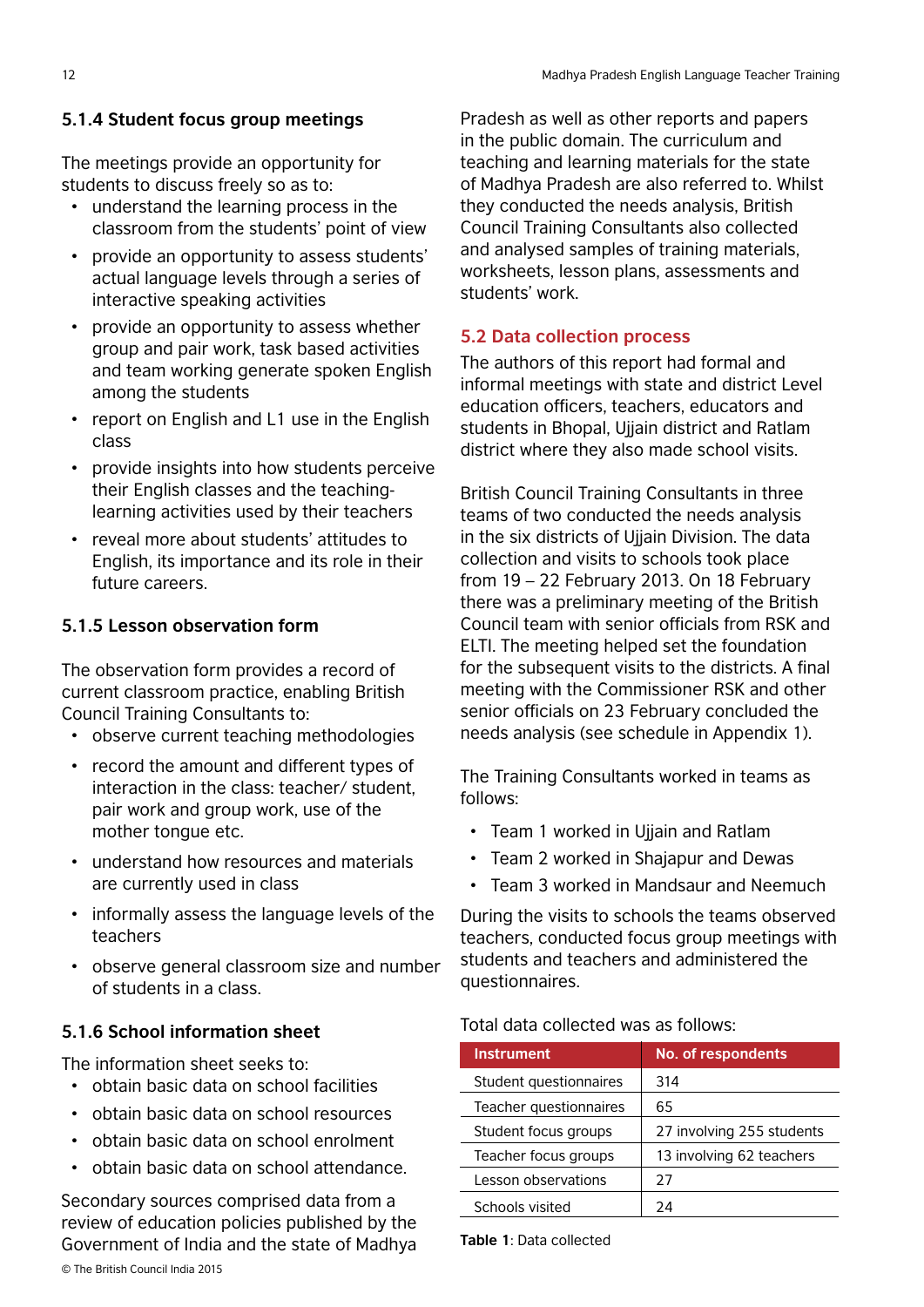Selection criteria for the schools chosen were that they should cover a geographical spread across the division and districts and include a cross-section of rural schools, as 88% of primary schools in the state are in rural areas. The teams of British Council Training Consultants were accompanied by district education officials who identified the specific schools. The schools visited represented a cross section of semi-urban and rural schools as well as schools in the tribal belts.

As can be seen from the schedule, it was originally intended to visit four schools per day in each district. This proved to be wildly optimistic for two principal reasons: the time taken to travel to schools and from one school to another and the time taken to observe classes, administer questionnaires and conduct focus group meetings in each school. A conscious decision was also taken not to conduct focus group meetings with parents for reasons of time. These could not be fitted in to a crowded schedule and it was thought – as this was essentially a training needs analysis – to be essential to concentrate efforts on obtaining as much data as possible from teachers and students to inform any future training programme.

# **5.3 Limitations of data collected**

There were some limitations to the data collection process.

1. The number of schools visited represents a small sample of the schools in six districts of just one division. If the intervention in this trial district proves successful, it would be advisable to conduct a more comprehensive baseline survey of the entire state to ensure effective monitoring and evaluation of any future interventions.

2. Since observations were dependent on the classes that were taking place at the time of the visit, the number of classes that was observed at each level could not be pre-planned.

3. In questionnaires, some respondents left some questions blank. Where necessary, this data has been categorised as 'not filled'. In addition, a small proportion of the student questionnaires contained similar qualitative responses. Although, in most cases, British Council Training Consultants or teachers supervised the completion of questionnaires, this suggests that some copying may have taken place.

4. Although all the instruments were adapted to the state context, the class observation tool would benefit from some modification. It would have been better to have designed this instrument following pre-needs analysis visit to schools so that consultants could familiarise themselves better with the classroom context. This was not possible, but for any future needs analysis some school visits should precede design of the lesson observation instrument.

5. On a few occasions British Council Training Consultants felt that lessons they had observed may have been repeat lessons. However, since the purpose of these observations was to gain a snapshot of current pedagogical practices, this is unlikely to have affected the findings. Also some of the classes observed followed the ALM pattern and here the teachers really could not be observed. In these lessons, students tended to work on their own and the teacher's role in such classes could not be clearly defined.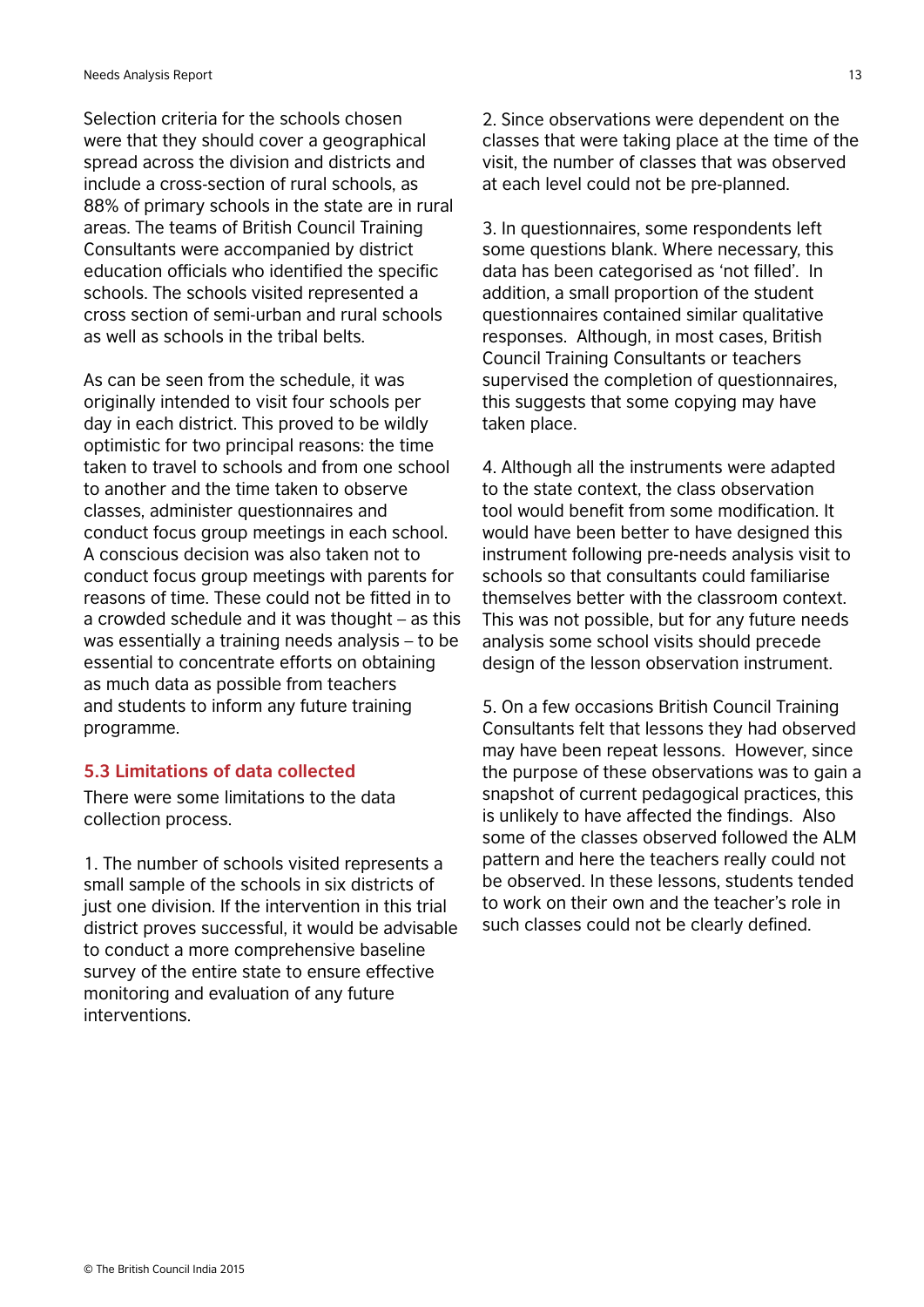# **6. Context**

This section provides brief contextual information relevant to the teaching and learning of English in primary schools in Madhya Pradesh.

#### **6.1 Demographics**

Located in the centre of the country, Madhya Pradesh is the second largest state in India in terms of geographical size and the sixth largest in terms of population. $<sup>1</sup>$ </sup>

| <b>Description</b> | 2011       | 2001       |  |
|--------------------|------------|------------|--|
| Actual population  | 72,597,565 | 60.348.023 |  |
| Male               | 37,612,920 | 31.443.652 |  |
| Female             | 34,984,645 | 28,904,371 |  |
| Population growth  | 20.30%     | 24.34%     |  |
| Literacy           | 70.63 %    | 63.74 %    |  |
| Male literacy      | 80.53 %    | 75.35 %    |  |
| Female literacy    | 60.02 %    | 54.61 %    |  |

**Table 2**: Madhya Pradesh demographic information

While population growth has slowed in the past decade, it is still above the national average of about 17%. Literacy has also risen considerably and is now close to the national average, but there remains a significant disparity between male and female literacy. As can be seen from Table 3, the population in Madhya Pradesh remains predominantly rural though the urban population has increased by 25.63% in the past 10 years. The disparity between male and female literacy is also much greater in rural than in urban areas. The child population (0-6 years) is 15.48% in rural areas and 12.04% in urban areas.

Overall population growth, the percentage of the state population who are children and disparities between male-female literacy rates present significant challenges for educational provision in the state in the years to come.

| <b>Description</b>     | <b>Rural</b> | Urban      |
|------------------------|--------------|------------|
| Population (%)         | 72.37 %      | 27.63 %    |
| Total population       | 52,537,899   | 20,059,666 |
| Male population        | 27,142,409   | 10,470,511 |
| Female population      | 25,395,490   | 9,589,155  |
| Population growth      | 18.38 %      | 25.63 %    |
| Child population (0-6) | 8,132,745    | 2,415,550  |
| Child percentage (0-6) | 15.48 %      | 12.04 %    |
| Literates              | 28,991,005   | 14,836,188 |
| Average literacy       | 65.29 %      | 84.09 %    |
| Male literacy          | 76.64 %      | 90.24%     |
| Female literacy        | 53.20 %      | 77.39 %    |

**Table 3**: Rural-urban demographic information

The official and major language of the state is Hindi, though a number of other languages are also spoken. In Ujjain division, the site of the needs analysis, Malwi is the first language of children in some districts.

### **6.2 Ujjain education statistics**

Education in Madhya Pradesh is provided at three levels: primary, middle and high school. Primary schools cover Class I to Class V and middle schools cover Class VI to Class VIII.

Information on schools and students in the six districts of Ujjain division, the site of the needs analysis, is given in Table 4a and 4b below.

### **6.3 The economy and employment opportunities**

The Madhya Pradesh economy is predominantly agrarian. 72% of the working population are engaged in agriculture and allied activities (much higher than the national average of 58% employment dependency on agriculture). Agriculture has contributed to the recent expansion in the state's economy, with a growth rate of 18% in 2011–12. However, over 1. Source for all demographic information: http://www.census2011.co.in/<br>
the past decade there has been a shift in the

census/state/madhya+pradesh.html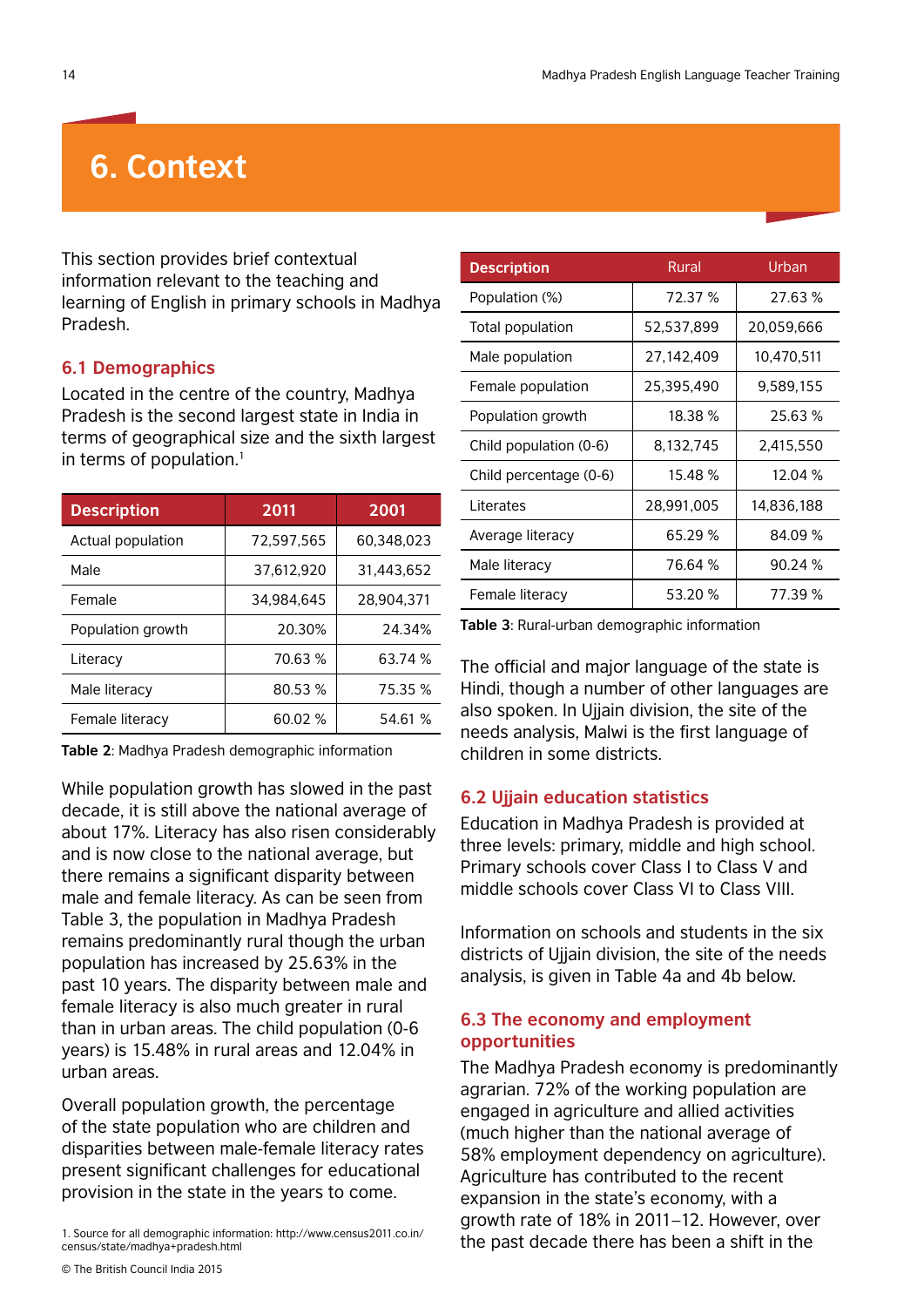proportion of the Gross State Domestic Product (GSDP) derived from agriculture – the primary sector – to the secondary (industrial) and tertiary (service) sectors. The tertiary sector contributed 46.96% to GSDP in  $2011-12.<sup>2</sup>$ Figure 1 illustrates this trend.

In the 2013 report by the National Skill Development Corporation (NSDC), knowledge of English was seen as essential only for employment in the organised retail sector and the Information Technology and Information Technology Enabled Sectors. We observe that English is also generally considered to be essential in the tourism sector but, at present, most tourism in Madhya Pradesh is domestic and, as the NSDC note (2013, p. 43) 'pilgrim Tourism has been the main driver for tourists in the state'. Whether the state government's decision to short-list for comprehensive development 18 major sites which attract both domestic and foreign tourists will change the nature of tourism in the state – and the demand for English as a skill for employment in this sector – remains to be seen. It is noteworthy too that the emerging tertiary sectors identified in the NSDC report as having the potential for





high economic growth – IT-ITES, renewable energy, wellness tourism and logistics – are all those requiring a high skills base which is most likely to include proficiency in English. In economic terms, proficiency in English is likely to remain a highly desirable skill for students aspiring to work in well-paid jobs in the tertiary sector.

2. Source: NSDC: National Skill Development Corporation (2013). District wise skill gap study for the state of Madhya Pradesh. January 2013. New Delhi: NSDC. 3. Source: NSDC, 2013, p. 26.

| S.               | <b>District</b> | No. of Schools |           | No. of<br>No. of |               | No. of Teachers |       | No. of Students PS |             | No. of Students MS |             |              |
|------------------|-----------------|----------------|-----------|------------------|---------------|-----------------|-------|--------------------|-------------|--------------------|-------------|--------------|
| No.              |                 | PS             | <b>MS</b> | Total            | <b>Blocks</b> | <b>Clusters</b> | PS    | <b>MS</b>          | <b>Boys</b> | Girls              | <b>Boys</b> | <b>Girls</b> |
|                  | Ujjain          | 1466           | 691       | 2157             | 07            | 136             | 4071  | 1757               | 57628       | 68288              | 29781       | 33219        |
| $\overline{2}$ . | Dewas           | 1578           | 619       | 2197             | 06            | 62              | 3715  | 1623               | 55196       | 64718              | 25263       | 32456        |
| 3.               | Shajapur        | 1540           | 726       | 2266             | 08            | 68              | 3774  | 1782               | 53308       | 67266              | 27888       | 33670        |
| -4.              | Mandsaur        | 1298           | 520       | 1818             | 05            | 80              | 3057  | 1179               | 41460       | 49904              | 23828       | 26682        |
| 5.               | Neemuch         | 881            | 367       | 1248             | 03            | 35              | 2228  | 936                | 26392       | 30545              | 14422       | 15949        |
| 6.               | Ratlam          | 1668           | 546       | 2214             | 06            | 143             | 4114  | 1408               | 64077       | 67381              | 26516       | 26978        |
|                  | Total           | 8431           | 3469      | 11900            | 35            | 524             | 20959 |                    | 8685 298061 | 348102             | 147788      | 168954       |

**Structure of a District:** *Collector » CEO » DPC » DEO » GCE » DIET » BRCC » HM » BAC » JANSHIKSHAK » TEACHER* **Table 4a**: Educational information on Ujjain Division

| S. No. | <b>District</b> | Name of DIETs        | Name of Government Colleges of Education |
|--------|-----------------|----------------------|------------------------------------------|
| . .    | Ujjain          | DIET Ujjain          | <b>GCE Ujjain</b>                        |
| 2.     | Dewas           | <b>DIET Dewas</b>    | <b>GCE Dewas</b>                         |
| 3.     | Shajapur        | <b>DIET Shajapur</b> | No                                       |
| -4.    | Mandsaur        | <b>DIET Mandsaur</b> | No                                       |
| 5.     | Neemuch         | <b>DIET Neemuch</b>  | No                                       |
| 6.     | Ratlam          | <b>DIET Ratlam</b>   | No                                       |

**Table 4b**: DIETs and Government Colleges of Education, Ujjain Division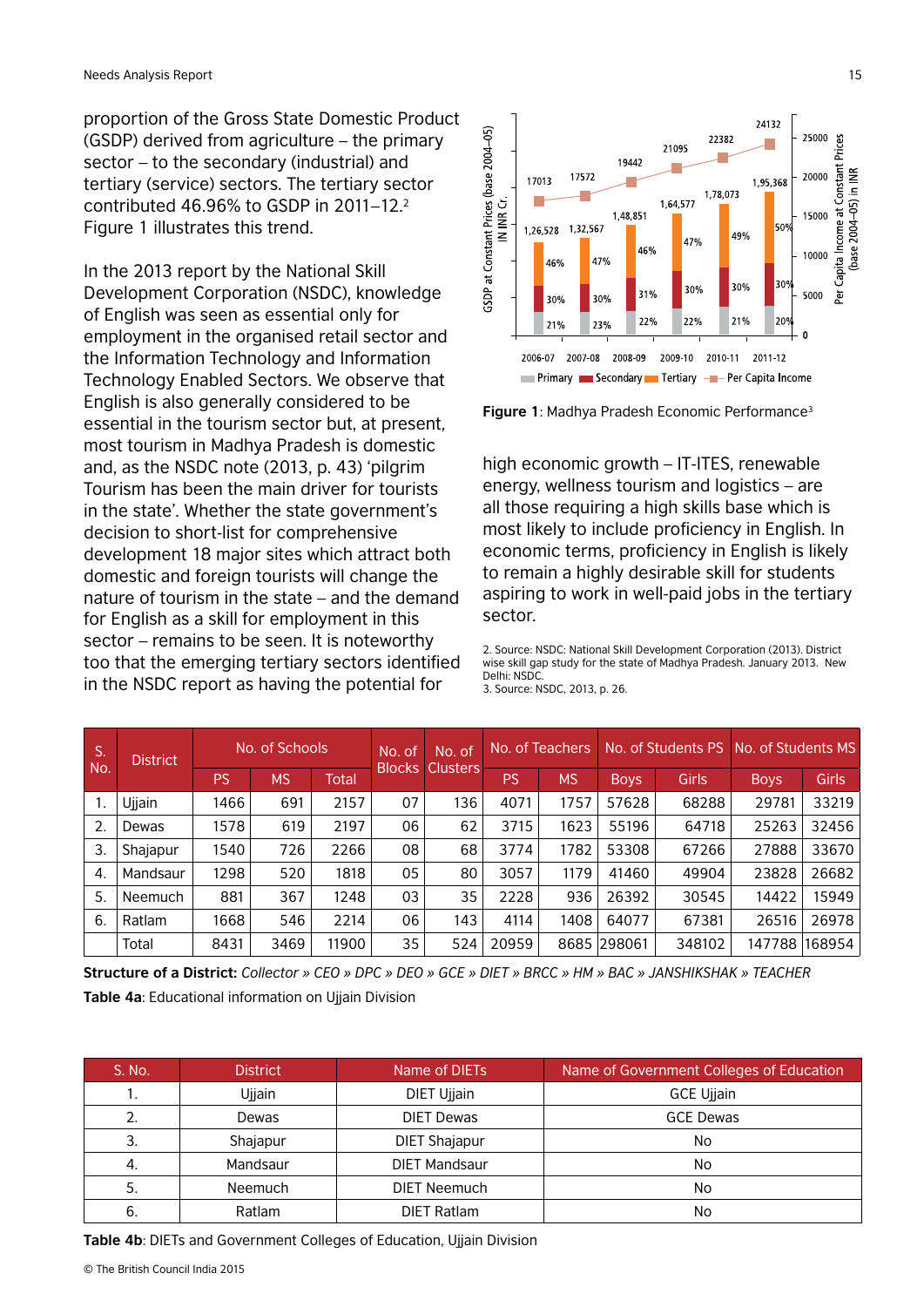# **7. Findings**

In this section we present and discuss the findings thematically, drawing on primary and secondary sources to support the points made. Recommendations for consideration by RSK are also made based on these findings.

#### **7.1 Perspectives on English**

The State Curriculum Framework for English (2007, p. 2) is very clear regarding the objectives for teaching English in Madhya Pradesh.

*It is our primary objective to reach English to every child of the State and to ensure that the child gains a sufficiently high level of proficiency in it and does not suffer discrimination for lack of it.*

This view was reinforced in a striking way in one of the student focus group meetings where students said:

*We would like to learn English as it is a matter of pride. Without English we will be humiliated everywhere. Our country will not get respect if we do not speak English.*

Students clearly feel that it is important to learn English. Responses to our student questionnaire were strongly in favour of English, with 253 (87%) of those who answered saying 'Yes' and only 39 (13%) saying 'No' in response to the statement 'I think it's important to learn English'.



I think it's important to learn English.

**Figure 2**: Students' attitudes towards the importance of learning English

As one would expect from children of this age, they were not always clear about what they wanted to do in the future after completing their education; however, it was notable that the overwhelming majority felt that they would need English in whatever career they foresaw for themselves, with 244 (78%) saying 'Yes', only 27 (8%) saying 'No' and a further 43 (14%) not responding – perhaps indicating that they could not make any judgement – to the question 'Do you think you will need to speak English in your work in the future?'.

#### Do you think you will need to speak English in your work in the future?



**Figure 3**: Students' perceptions of whether they will need English in their future careers

There is little doubt then, that many students associate English with aspirations for a better future. The key question remains, though, how one may best fulfil these aspirations. The NCERT 'National Study on Ten Year School Curriculum Implementation' (2011, p. 119) reiterates the 2005 NCF statement that:

*The level of introduction of English is now a matter of political response to people's aspirations rather than an academic or feasibility issue and people's choice about the level of its introduction in the curriculum will have to be respected, with the proviso that we do not extend downwards the very system that has failed to deliver.*

As will become clear in the following sections of this report, at present there are a number of serious constraints on achieving the SCF objectives of equity in the possession of English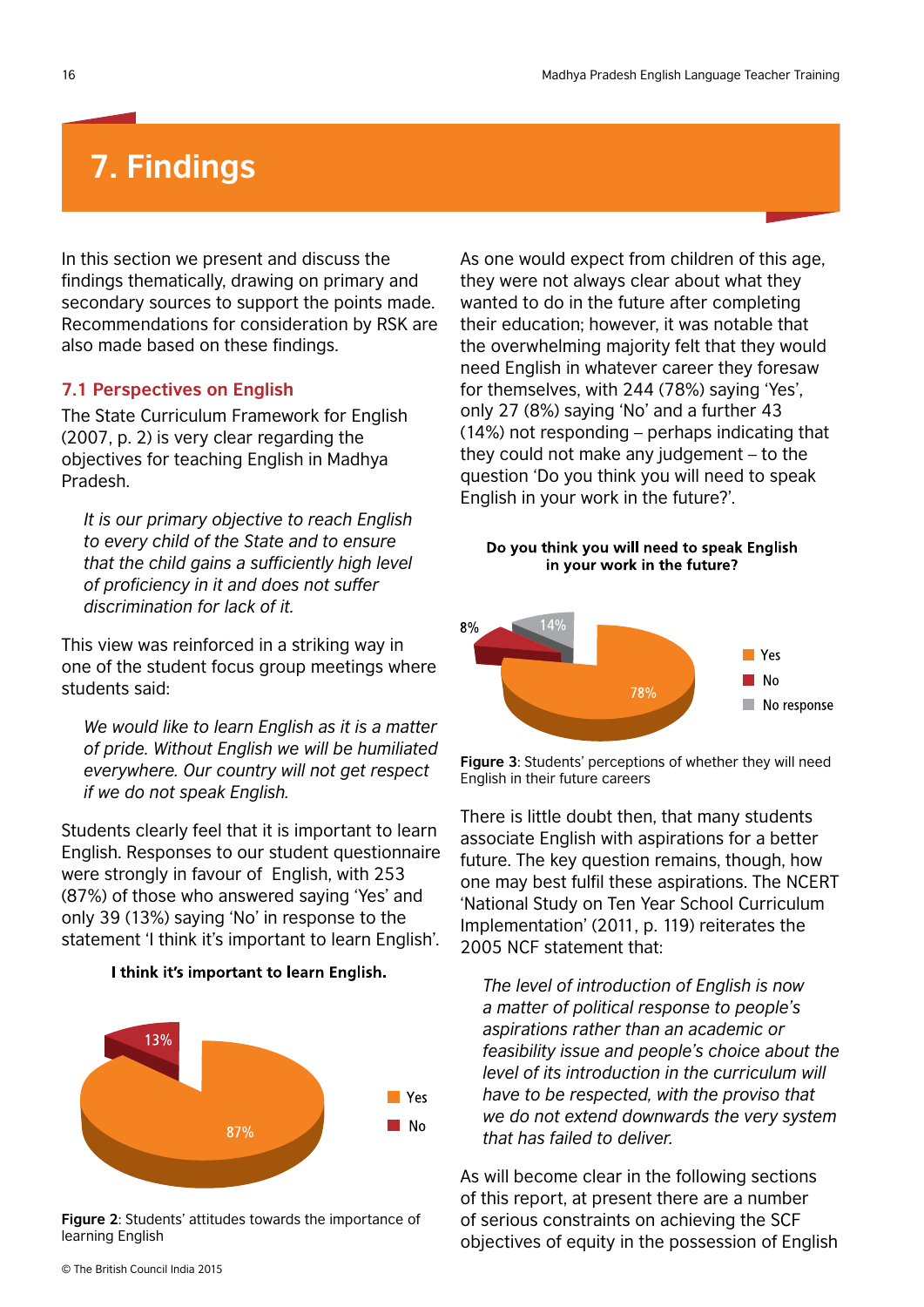throughout the state. The flight to private schools which are perceived to offer higher quality English teaching, amongst other things, is indicative of a lack of confidence in school outcomes in the government sector and it would be hard not to draw the conclusion that the teaching of English from Class I has indeed 'extend[ed] downwards the very system that has failed to deliver'. Given the serious issues identified in the remainder of this report with current language teaching methods and with teachers' language competence, we also think that we would be neglectful if we did not mention that the NCERT report also states (2011, p. 119):

*This issue needs to be further studied from which class English language should be introduced as a second language.*

Research in first and second language teaching internationally confirms that, in contexts where a language such as English is a foreign language in the environment, young children will learn the new language best if they have already acquired literacy in their L1.4 This argues for a later introduction of English than Class I. Critics of such a position tend to argue that there are instances where early English language instruction does work. That may well be true, but there are certain conditions that need to be fulfilled, as Marinova-Todd et al. (2000, pp. 28-29) comment:5

*Investment in elementary foreign language instruction may well be worth it, but only if the teachers are themselves native or native-like speakers and well trained in the needs of younger learners; if the early learning opportunities are built upon with consistent, well-planned, ongoing instruction in the higher grades; and if the learners are given some opportunities for authentic communicative experiences in the target language.*

These conditions have not been observed in any of the schools visited in Ujjain Division during this needs analysis. Our conclusion is

that, in this environment, students in primary schools might actually achieve more if the starting level for English was delayed until Class IV or V. By this time children's literacy in Hindi should have been established and they should be in a better position to begin the task of learning English. Further, a delayed starting level would make in-service training needs much less daunting as only the 8,685 teachers in upper primary schools in Ujjain Division would need to be trained, and not the 20,959 teachers in the lower primary schools. However, we also recognise that such a decision has considerable implications – political as much as educational.

While it is beyond the scope of this current project, it is recommended that RSK consider convening a task force to study the question of the starting class for the introduction of English in government primary schools in Madhya Pradesh. The task force would ideally contain representation from a wide variety of stakeholders, including specialists in L1 literacy and L2 acquisition as well as parents and political and business representatives.

## **7.2 Teachers' language levels and use of English**

In order for students in schools to learn English, it is self-evident that their teachers should themselves have a sufficient degree of English language proficiency and that they should use the language as much as possible in their lessons: if students do not hear the language, how can they be expected to learn it? The question arises, of course, as to what is a 'sufficient' level of proficiency. We were unable to find any mandated requirements for primary school teachers in Madhya Pradesh but in other contexts where English is a foreign language a B2 level on the Common European Framework of Reference for Languages (CEFR) is considered the minimum,<sup>6</sup> with B2 representing an 'independent user: upper intermediate' (see CEFR descriptors in Appendix 2).

No formal evaluation of teachers' English

<sup>4.</sup> See, for example: Trudell, B. (2005). Language choice, education and community identity. *International Journal of Educational Development*, 25, 237-251. 5. Source: Marinova-Todd, S.H., Marshall, D.B. and Snow, C.E. (2000). Three misconceptions about age and L2 learning. *TESOL Quarterly*, 34, 9-34. 6. B2 has been mandated for all teachers of English in Vietnam, including those in primary school. Source: *The Guardian Weekly*, 8 November 2011. http:// www.guardian. co.uk/education/2011/nov/08/vietnam-unrealistic-englishteaching- goals?INTCMP=ILCNETTXT3487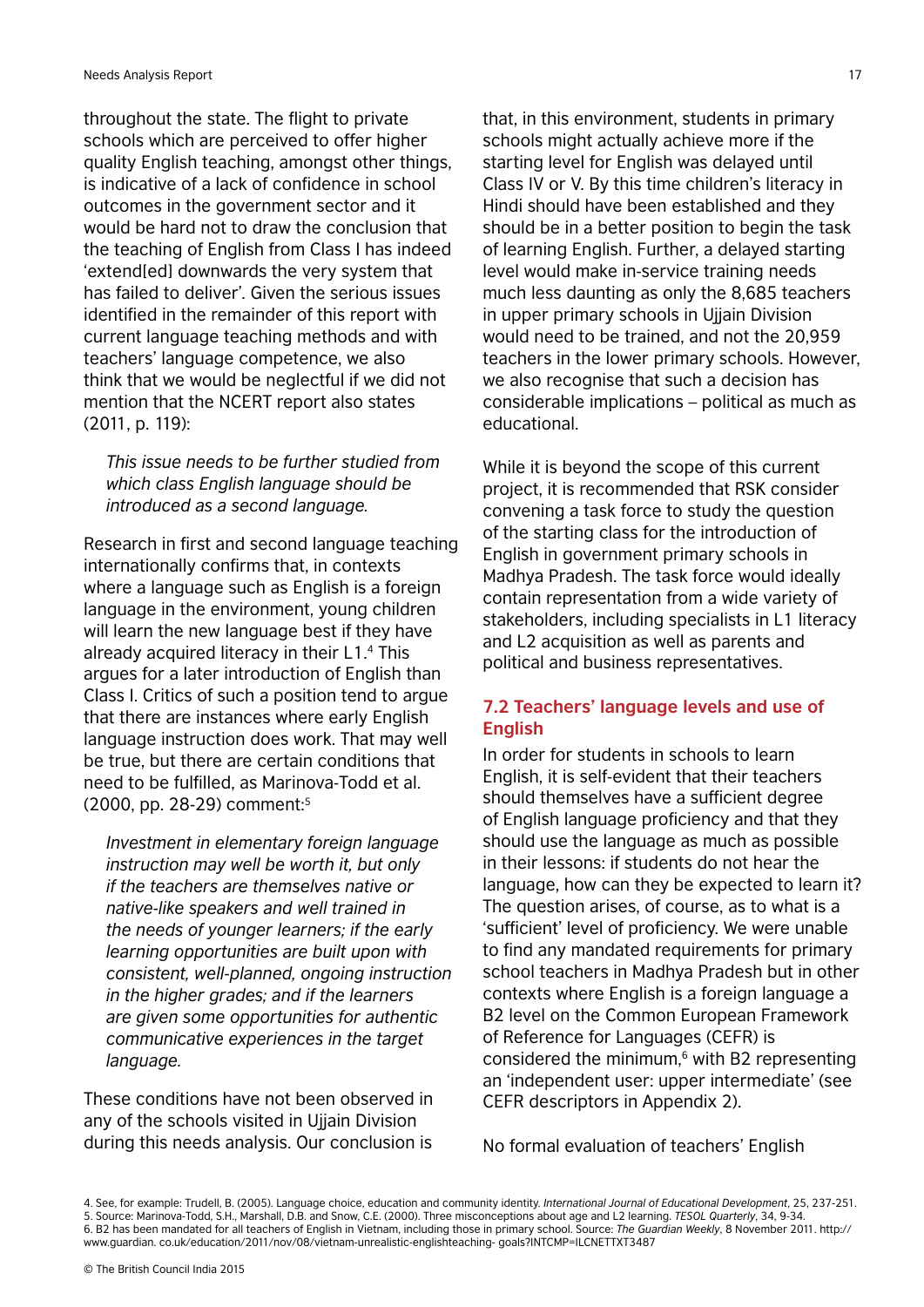language levels was undertaken during this needs analysis, though British Council Training Consultants made informal assessments both during class observations and in informal discussions with teachers. In the summary report of the teacher focus group meetings, the conclusion was reached that:

*It was very difficult to identify the language levels of teachers as most of them insisted on responding in Hindi. However, during lesson observation and informal conversation it was seen that most of the teachers' language levels were between A2 and B1.*

On the CEFR, A2 describes a 'basic user: elementary' and B1 an 'independent user: intermediate'. Estimates of the time required to move from one level of the CEFR to the next vary widely, though it is generally accepted that faster progress is achieved at the lower levels. Thus, while it may take up to 500 learning hours to pass through A1 and A2 to reach B1 level, it could take another 500 learning hours to reach B2.7 The number of hours will inevitably vary from context to context, as well as from individual to individual, and will depend on factors such as aptitude for learning, memory, the instructor, the instructional context, support for the language outside the class and so on.

Nevertheless, we can conclude in general terms that if primary teachers in Madhya Pradesh were required to attain B2 as a prerequisite for teaching English it would be a very considerable task for most of them.

Yet, lack of English language competence amongst teachers is a serious drawback to improving the quality of English teaching for students. Teachers themselves are very aware of the problem. The assessment of language levels by British Council Training Consultants is reinforced by teachers' self-assessment of their ability to use English for various purposes. We can see in the figure below that few teachers rate themselves as having 'good ability', while only one or two consider that they have 'high ability' and even then in less than half the areas.





With such low levels of competence, it is scarcely surprising that during the lesson observations British Council Training Consultants observed that there was little use of English in English lessons by teachers as we can see in Figure 5 below. The 92% of teachers using English for 'less than half of the time' also needs some qualification as, in several lessons, Training Consultants who made this observation noted 'not at all' against their check mark. If the observation form had had a box for 'not at all' we wonder what the percentages would have been for this category.

7. Source: Mader, J. and Urkun, Z. (Eds.) (2010). Putting the CEFR to good use. Canterbury, UK: IATEFL. Downloaded from: http://rcel.enl.uoa.gr/kpg/texts/IATEFL%20TEA%20SIG-EALTA%20Barcelona%20Conference%20Proceedings.pdf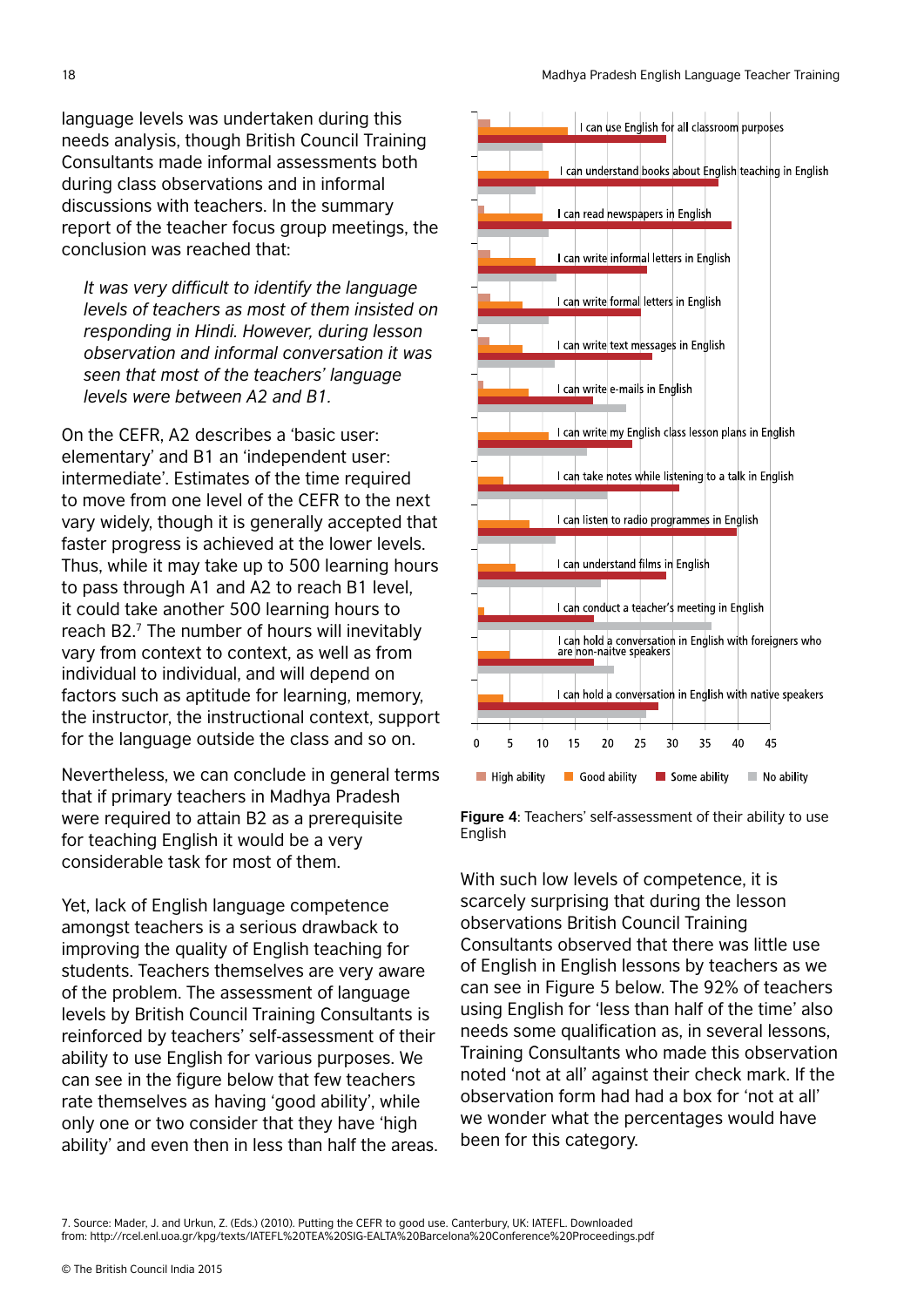



**Figure 5**: Teachers' observed use of English in English classes

Teachers' self-assessment of their English abilities correlates with their expressed needs for language improvement in all skill areas, as we can see in the figure below.



**Figure 6**: Teachers' expressed needs for English language improvement

The implications from this data are very direct. Teachers in primary schools are in urgent need of language improvement if they are to be expected to teach English effectively and they are very aware of their own needs in this respect. Any in-service training programme must, then, have a direct focus on English language improvement alongside a focus on the development of teaching skills. Given teachers' current levels of English and the time needed to attain a CEFR B2 or upper intermediate level, which is desirable as a long-term goal for English teachers, it is unlikely that a sufficient level of proficiency can be achieved in a single training course of a typical 10-15 days duration, even if this were to be devoted solely to language teaching – in itself undesirable given other needs discussed later in this report. English language improvement must, then, run alongside teaching skills development, for which training will need to be at least bilingual

**Recommendation 1**

In-service teacher training for primary teachers in Madhya Pradesh should have a dual focus on improving English language proficiency and language teaching skills. The teaching skills focus of future INSET courses should be delivered bilingually, in Hindi and English.

As a single course, in whatever format it is delivered (see section 7.6.2 below), will not be able to raise proficiency to an acceptable level, the INSET course must also include an element to develop teachers as independent language learners.

#### **Recommendation 2**

The language proficiency element of future INSET courses should include the development of skills necessary for teachers to become independent language learners. This should include utilising access wherever possible to freely available on-line resources such as the British Council's Learn English website, available at http://learnenglish. britishcouncil.org/en/

In addition, to deal with the many challenges faced by primary teachers who are required to teach English, in-service courses focused on English language learning and teaching must become a regular feature of the educational scene in Madhya Pradesh, leading to a culture where continuing professional development (CPD) is accepted as the norm for teachers.

#### **Recommendation 3**

INSET courses should be run regularly and be seen as a key element in CPD for teachers.

### **7.3 Students' language levels and use of English**

As with the teachers, no formal evaluation of students' English language levels was undertaken during the needs analysis, though British Council Training Consultants made informal assessments both during class observations and student focus group meetings where students participated in a range of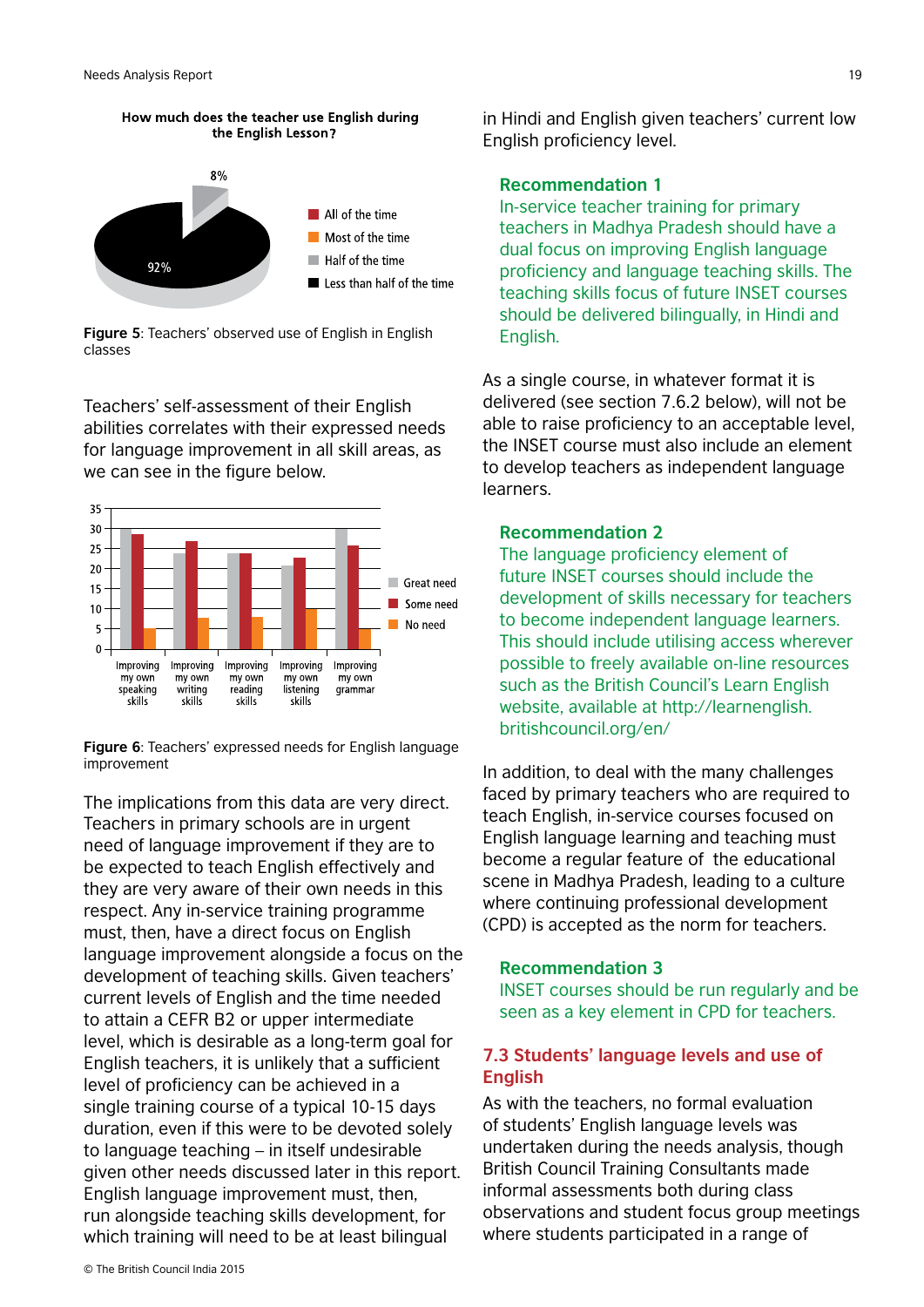interactive activities prior to the discussion. The general conclusion was that the language level of students hovered from A0 (no competence)<sup>8</sup> to A1 (basic user: beginner) on the CEFR. For example, assessing a group as A0 a British Council Training Consultants wrote that students were:

*Not able to respond to 'What is your name? What is your age? Where do you live? And simple commands like 'stand up', 'sit down' etc.* 

For an assessment of A1, a Training Consultant wrote that students:

*Knew some high frequency words and basic phrases e.g. 'elephant', 'Hello, how are you?' 'I'm fine'.*

Most students could only repeat their names and just a few could use simple expressions like 'Hello' or 'I am fine' and could identify common animals, foods or classroom objects in English. The summary report of the student focus group meetings concluded that in all of the focus groups the students said that they hardly ever use English in their English classes but generally speak in Hindi or the local language. They use English only while reading and this too when they repeat after their teacher or one of the more proficient students. The common refrain was that students spoke to their English teacher in Hindi because 'we don't know much English'. Students also reported that they did not watch English programmes on TV at home, but in those schools with electricity students said that they enjoyed the Edusat programmes whenever they could see them. However, for the majority of students, their exposure to oral English was minimal. The student focus group reports thus call into question students' responses in the student questionnaire where 70% claim to spend half or more of their class time speaking English and only 30% claimed to spend less than half the time speaking English.

It is not uncommon – even amongst adults – for respondents to questionnaires to want to please by telling the researcher what they think they want to hear, and this may have happened here. The students' self-reports are How much English do you speak during your English lessons? I speak English



**Figure 7**: Students' self-reported class time spent using English

not confirmed by discussions in the student focus group meetings where British Council Training Consultants had the opportunity to talk to students in more depth and where these same students generally opined that they spoke 'Hindi – we only know Hindi'. Certainly, the questionnaire results are not supported by evidence from the lesson observations in any of the districts. As we have seen in section 7.2, 92% of teachers use English for less than half the class time – or not at all. Classes are also dominated by teacher talk with 75% of teachers talking either all or most of the time (see section 7.4.1 below). Consequently, there is little time for students to speak English and neither is speaking in English modelled by the teacher – the only source of language input.

What is particularly worrying in this general assessment of students' language levels and use of English is that the student focus group meetings were conducted with children in upper primary Classes IV–V who – supposedly – have had four or five years' experience of being taught English in school. Sadly, we conclude that by the end of primary school most children will have learnt little or no English at all.

### **7.4 Classroom methods, materials and teachers' roles**

## **7.4.1 Observed classroom English teaching methods**

The SCF (2007, p. 5) has the following guidelines for 'Methods and Techniques' for teaching English in primary schools.

### *Methods and Techniques Oral-aural, learner-centred, activity-based approach is to be followed. Activities may*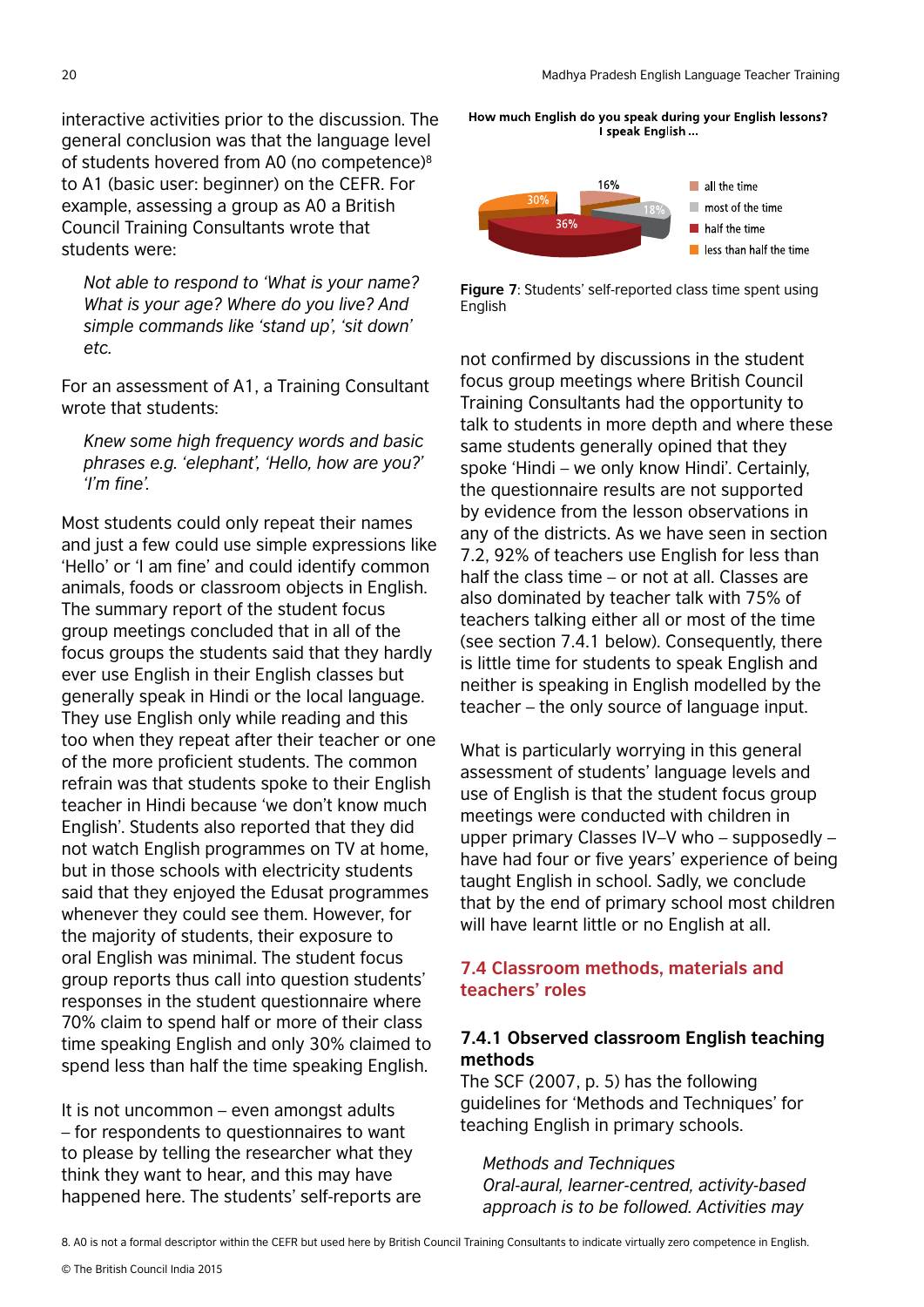*include project work, activities that promote reading with comprehension, quiz, role-play, skits, dialogue, dramatization, discussion, debate, language games, simulating real-life situations, using newspaper clippings, riddles and puzzles, pair-work and group-work.*

In contrast to SCF guidelines, in their lesson observations, British Council Training Consultants recorded that the most commonly observed teaching activities were:

- 1. Teacher reads the text aloud
- 2. Students read the text aloud
- 3. Students repeat after the teacher
- 4. Students copy from the board

Training Consultants were asked if 'Students engage in tasks which focus on meaningful use of language' but only on a single occasion was this observed, where a teacher asked questions based on students' drawings. English lessons were predominantly 'chalk and talk', teachercentred and conducted in Hindi. Any English which featured in the class was translated into Hindi and/or the local language. Comments made in the student focus group meetings indicated that what Training Consultants had seen was the normal pattern for English classes in these schools. As part of these focus groups, Training Consultants conducted some short interactive language games to gauge students' reactions to more student-centred activities and found that students were universally positive towards them. However, they also said that their own teachers did not use any activities of this type. Only in one school, did a teacher come close to interactive learning with students saying that s/he used Total Physical Response (TPR) occasionally.

Training Consultants observed that most teachers were operating at minimal competence in most areas of general classroom skills (see Figure 8). It was only in terms of 'providing a positive learning environment' that 10 of the 27 teachers observed had even 'satisfactory' competence. For some of the categories we should also note that for many of the teachers the skills were not observed at all, e.g. 'using pair work at some point in the lesson', where only 11 teachers used pair work

(10 not at all well; one minimally) and 16 did not use it at all.

There was a similar pattern with observed language teaching skills, with for example only one out of the 27 teachers seen to 'use language games appropriately during the lesson' doing so even minimally and nine not at all well. The remaining 17 were not seen to use display this skill at all during the lessons observed (see Figure 9).

Classroom time was also dominated by teacher talk, as we can see from Figure 10.



# **Does the teacher effectively ...**

**Figure 8**: Observed competence in general classroom skills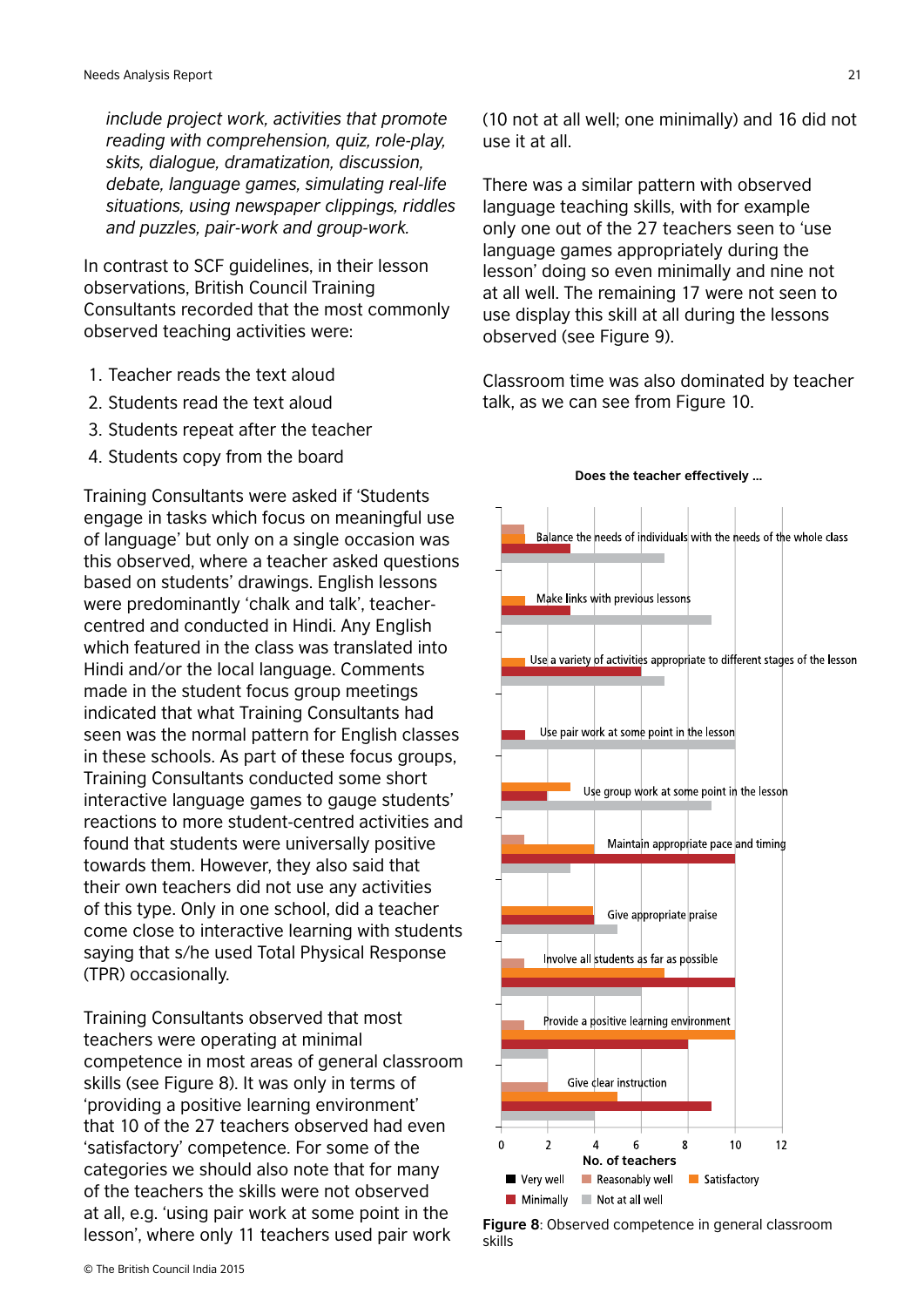We saw too that this teacher talk is in Hindi for the most part (see section 7.2 above). What is striking is that, contrary to observed practice, many teachers seem to believe that they can actually use English well to manage their classes, as we see in the questionnaire responses below.

It is also interesting that teachers express beliefs which are at odds with observed

classroom practice, as we see in Table 5. For example, 42 teachers totally disagreed that 'The teacher should talk the most in lessons' and a 12 further 'disagreed', but observations by British Council Training Consultants found that 75% of teachers spoke all or most of the time during classes, leaving little or no time for students to contribute or practice English in the class.



**Figure 9**: Observed competence in teaching skills

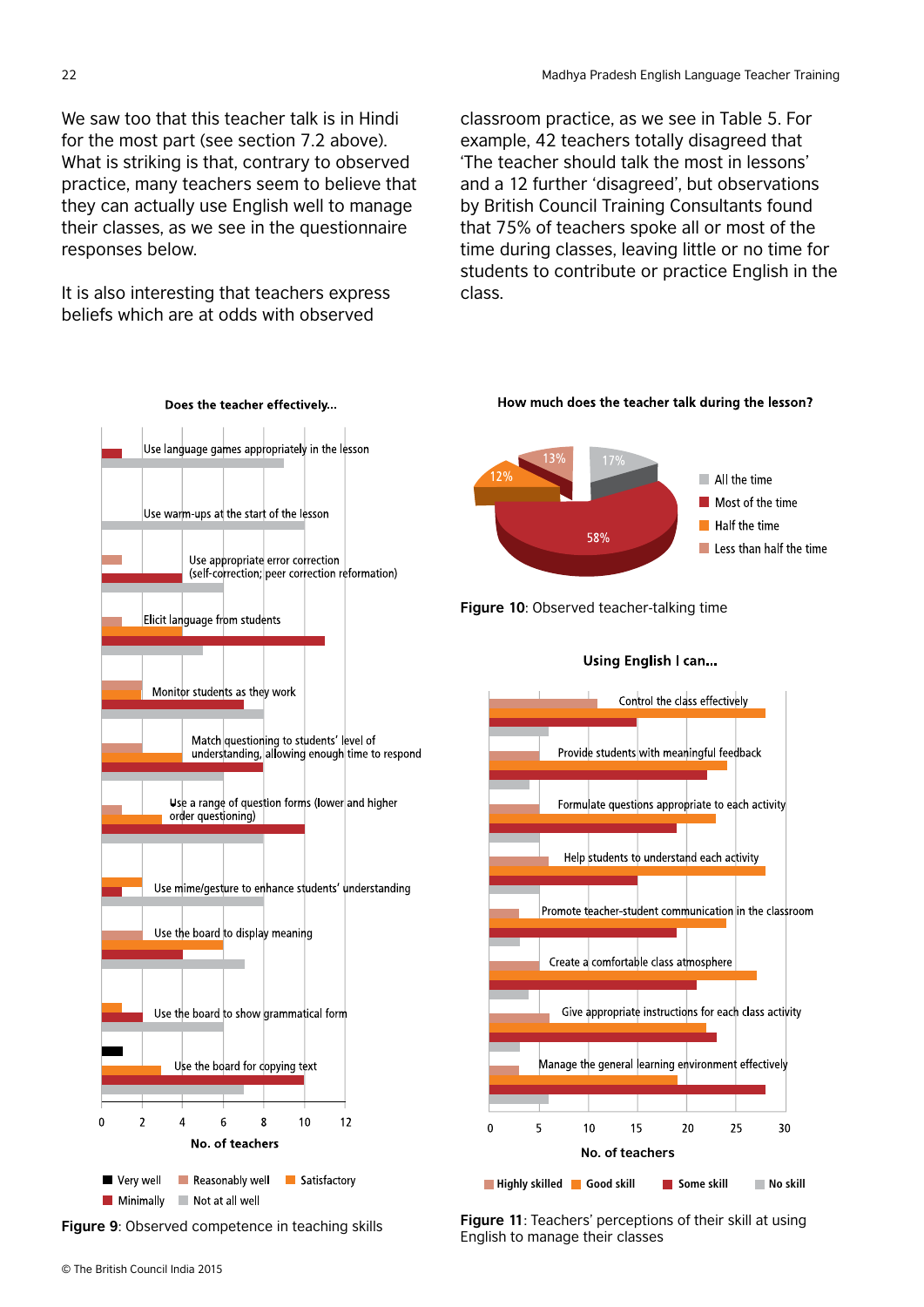The general picture that emerges of primary English classes is that:

- they are teacher-centred
- the teacher dominates classroom talk
- Hindi is the principal means of communication
- where English is used it is also translated into Hindi
- students use of English is confined to repeating after the teacher, reading aloud after the teacher and copying from the board
- students do not engage in meaningful communication through the medium of English
- only in ALM classes do students work together.

|                | <b>Statements</b>                                                                               | <b>Strongly</b><br>agree | <b>Agree</b>   | <b>Undecided</b> | <b>Disagree</b>   | <b>Totally</b><br><b>Disagree</b> |
|----------------|-------------------------------------------------------------------------------------------------|--------------------------|----------------|------------------|-------------------|-----------------------------------|
| 1              | If you are a strict teacher, you will get<br>the students' respect.                             |                          | $\overline{7}$ | 6                | 19                | 33                                |
| $\overline{2}$ | An excellent teacher has perfect<br>pronunciation and never makes a<br>mistake.                 | 10                       | 9              | 21               | 17                | $\overline{7}$                    |
| 3              | The teacher should try to use as much<br>English as s/he can in a lesson.                       | 13                       | 9              | 33               | $12 \overline{ }$ | 1                                 |
| 4              | Teachers should follow the course<br>book at all times.                                         | 11                       | 8              | 18               | 22                | 6                                 |
| 5              | Group work and pair work waste a lot<br>of time in class.                                       | 4                        | 3              | 11               | 20                | 29                                |
| 6              | A teacher is there to correct all the<br>students' errors.                                      | 32                       | 5              | 25               | 4                 | $\overline{2}$                    |
| $\overline{7}$ | A good teacher makes sure that the<br>students have fun in lessons.                             | 36                       | 3              | 27               | 1                 |                                   |
| 8              | The teacher should talk the most in<br>lessons.                                                 |                          | 8              | 4                | 12                | 42                                |
| 9              | It is important to concentrate only on<br>the language that the students need<br>for the exams. | 24                       | 5              | 24               | 5                 | 5                                 |
| 10             | Experienced teachers do not need to<br>plan their lessons any more.                             | $\mathbf{1}$             | 9              | 11               | 13                | 29                                |
| 11             | Students respect teachers who make<br>their lessons lively and interesting.                     | 28                       | 6              | 24               | $\overline{7}$    |                                   |
| 12             | It is a good idea to let the students<br>have responsibility for part of the<br>lessons.        | 16                       | 10             | 33               | 7                 | 2                                 |
| 13             | A good teacher asks students for their<br>opinions in class.                                    | 31                       | 8              | 25               | 3                 | $\mathbf{1}$                      |
| 14             | It is a good idea to let students<br>correct their own work or each other's<br>work.            | 19                       | 14             | 29               | 3                 | $\mathbf{1}$                      |
| 15             | Visuals like flashcards, real objects<br>and mime can help understanding.                       | 32                       | 12             | 18               | 3                 |                                   |
| 16             | A good teacher writes everything on<br>the board.                                               | 3                        | 6              | 14               | 26                | 17                                |

**Table 5**: Teachers' beliefs about classroom practice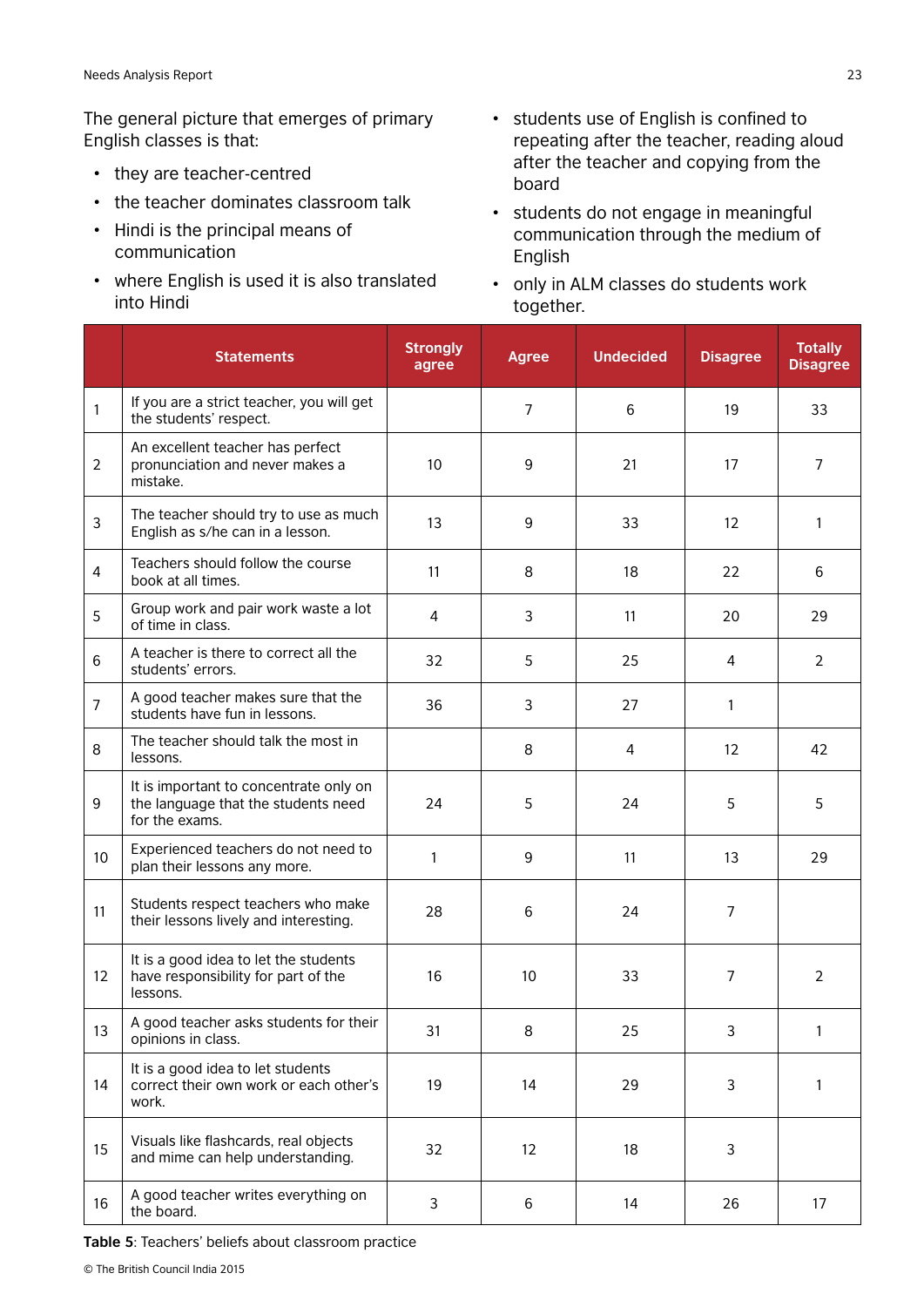From this evidence, we believe there is a clear need for teachers to be trained in more student-centred, activity-based learning methods which are appropriate to the primary school level. These methods will need to balance the use of English as the target language with the use of Hindi to enhance students' understanding. We recognise that translation can, on occasion, be an effective tool to support the learning of English, but it should not be used as a substitute for all other methods.

### **Recommendation 4**

In-service training should focus on the development of more learner-centred, activity-based teaching-learning methods for the primary classroom. Teachers should also be trained in the appropriate use of translation as a tool to support learning.

# **7.4.2 The curriculum and textbooks for English**

As is common in many educational systems worldwide, teachers seem to be unfamiliar with curriculum frameworks and the English syllabus and rely on prescribed materials as the source of all information on teaching-learning in the classroom. The summary report of the teachers' focus group meetings noted that:

*Most of the teachers said that they were aware of the objectives and competencies in the syllabus only through the ALM activity sheets. In the schools where ALM has not been introduced, most teachers are not aware of the objectives of teaching English to different classes.*

Teachers in non-ALM schools will thus use the textbook as the curriculum framework and syllabus, which is not necessarily a negative factor provided that the textbook itself adequately incorporates the required objectives and competencies. This factor notwithstanding, teachers would clearly benefit from having direct knowledge of these objectives and competencies to shape their classroom practice appropriately: hence the following recommendation.

#### **Recommendation 5**

In-service training should strengthen awareness of the state syllabus for English and the NCF which provides its foundation.

The textbook itself has been written by ELTI with input from EFLU to align with the 2005 NCF and the 2007 state curriculum framework. The textbook incorporates a workbook, meaning that students need to write in the book and thus are allowed to keep it. The textbook is a basic resource for teachers and students and appears to be universally distributed. The textbook itself is subject to a cyclical revision process. At present it is undergoing minor revision with a major revision likely to happen in 2015. These are all very positive factors, indicating that RSK and ELTI recognise the need to update materials continually to make them relevant to constantly changing socio-educational conditions and the needs of teachers and learners.

As part of the needs analysis, we sought views on the textbooks from teachers and students. In the questionnaire, teachers' responses were inconsistent. They reported that they were generally satisfied with the textbook, as follows.

Are you satisfied with the current English textbooks for the classes you teach?





When asked a further question about how well the textbook met the needs of learners, the positive picture remained largely intact with only 9% of respondents saying it did not meet their needs very well (none selected 'not at all well').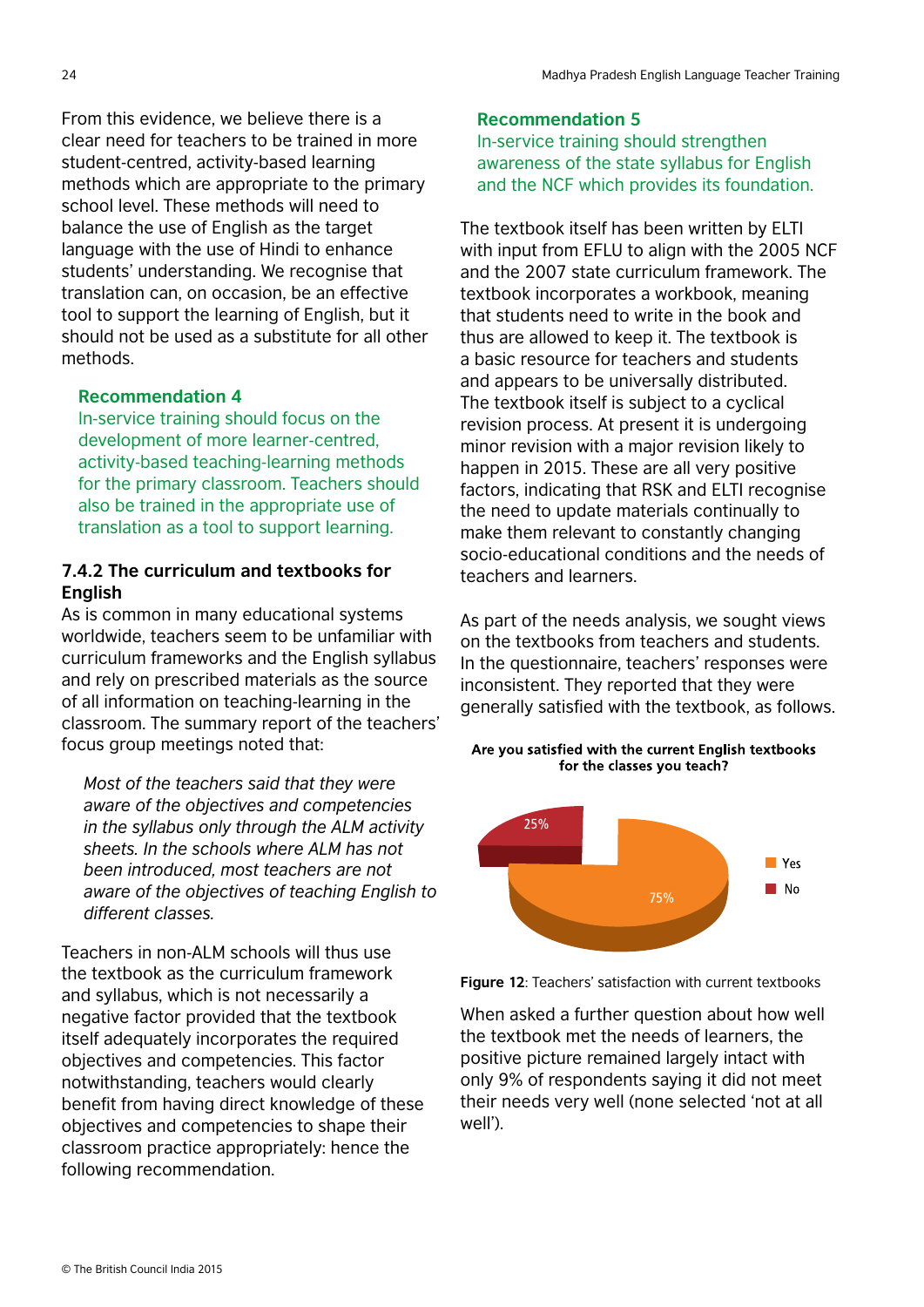How well does the textbook meet the needs of learners?



**Figure 13**: Teachers' perceptions of how well textbooks meets learners' needs

It was only in teacher focus group discussions that a less positive, perhaps more nuanced picture emerged. The summary report of these discussions noted that:

*The curriculum seemed adequate though most of the teachers said that the syllabus was not graded well. There was a sudden increase in complexity from Classes four to Class five and then Class six seems easier than Class five. The lower primary books seemed more difficult than the upper primary ones.*

From the students' perspective, there may be an issue with cultural appropriacy too. The summary report of the student focus group meetings concluded:

*Many students said that the text books were all right but they would have preferred more stories about Indian children.*

We do not feel we can make any meaningful conclusions about the textbook based on our own superficial examination of them. However, because the textbook is a key – often the only – resource for teachers and students we feel that it should be systematically evaluated. Accordingly, we recommend that in the next year or so, to align with the proposed major revision in 2015, the RSK commission an independent international consultant to evaluate the suitability of the curriculum and textbooks for all primary classes, particularly in terms of their grading. The British Council would be well positioned to advise on a consultant with experience of textbook development in similar contexts.

#### **Recommendation 6**

Prior to the commencement of any major revision or replacement of the current textbook, the RSK should commission a consultant to advise on the suitability of the current curriculum and textbooks, as well as on procedures for textbook development to NCF and international standards.

### **7.4.3 Active Learning Methods**

In many schools where this has been introduced, the structured nature of the materials seems to be producing benefits for students but there also appears to be a misconception about the concept of ALM amongst teachers and the role of the teacher as a facilitator of learning. Whilst we observed students making use of ALM materials and appearing to enjoy what they were doing, many teachers seemed to be under the impression that this gave them licence to leave the classroom and to attend to other things in the school, such as administrative work. British Council Training Consultants observed that when they visited schools, often teachers came from other parts of the school when they arrived and left the classroom immediately after an observation to return to what they had been doing prior to our arrival. If this pattern is replicated elsewhere, it would seem that students are left to their own devices for much of the time and, thus, ALM is only partially achieving its objectives.

#### **Recommendation 7**

In a future training programme there should be attention paid to the role of the teacher as facilitator within ALM to ensure that this does not lead to an abdication of responsibility for children's learning.

#### **7.5 School facilities, school attendance and the local environment for English**

#### **7.5.1 School facilities**

Basic facilities are lacking in many schools. Of the 27 schools visited by the Training Consultants, only seven were recorded as having electricity, of which two had power only in the computer laboratory, one was noted as only having it in 50% of classrooms and another noted that power was frequently interrupted.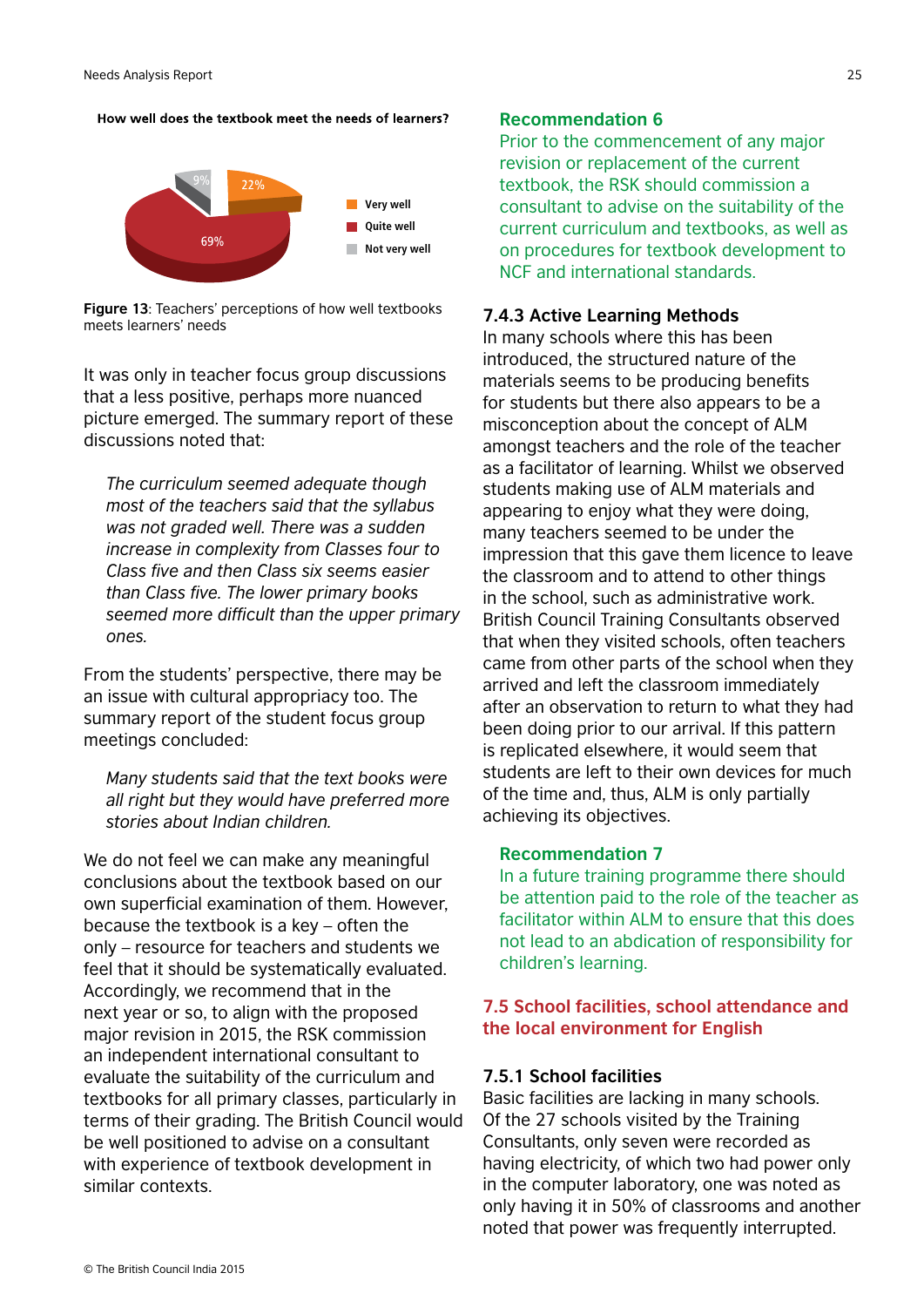Clearly there would be serious problems with any effort to raise standards which depended on media resources of any kind, whether this is as basic as television, Edusat or online programming. Radio is the only medium which can be relied upon, and even this is dependent on schools having adequate supplies of batteries. The implication is that for the foreseeable future, teachers of English will be reliant on 'traditional' means for English teaching in the classroom, the blackboard, textbooks and other print materials. However, the lack of basic facilities in schools does not entirely preclude e-support for teaching. It is rare to find a teacher without a mobile phone and this offers one route for additional support. The RSK/ELTI could reinforce the methods that teachers learn on their INSET courses by sending regular 'English teaching tips' to teachers' mobile phones. These tips could easily be related to units in the textbook as the school year progresses, and integrated with INSET courses if these follow any kind of dayrelease model (see section 7.6 below). They could also focus on English language content with for example a 'word of the day' or 'words of the week', and so on. There may be the opportunity here to use some existing British Council training content in this format.

#### **Recommendation 8**

RSK/ELTI should develop a programme of e-support for teachers based on sending 'English teaching tips' to their mobile phones. Tips should focus both on teaching methods and on English language content; and be integrated with textbook material and INSET courses wherever appropriate.

Inside the classroom, with respect to furniture, in the 26 classes observed, none of the classrooms had desks and chairs for the students. Usually there was only a large desk and chair for the teacher. In the lessons observed, children either sat on mats covering most of the floor or on two strips of cloth running the length of the classroom, one for boys and one for girls (see representative photos below).

Lack of desks and chairs for students is not necessarily a significant disadvantage if this is the norm, as long as children are comfortable seated on the floor and the teacher is prepared to sit down with the students when required, for example to interact with individual students and to help with groupwork. Indeed, where there are desks and chairs or benches in classrooms and these are either difficult to move or in poor repair, they can often work against the use of classroom arrangements which focus on pair and/or groupwork to promote communication between students. However, of the two types of floor covering observed, mats covering most of the floor provide the best physical environment for the children, enabling them to spread out their materials as well as joining with other students for pair or group work. We therefore recommend that RSK seek ways to ensure floor mats are provided in all schools. This is important in ensuring that children who are disadvantaged in so many ways have a classroom environment which is conducive to learning.



**Figure 14**: Classroom in Grade A school in Ujjain district **Figure 15**: Classroom in tribal school in Ratlam district

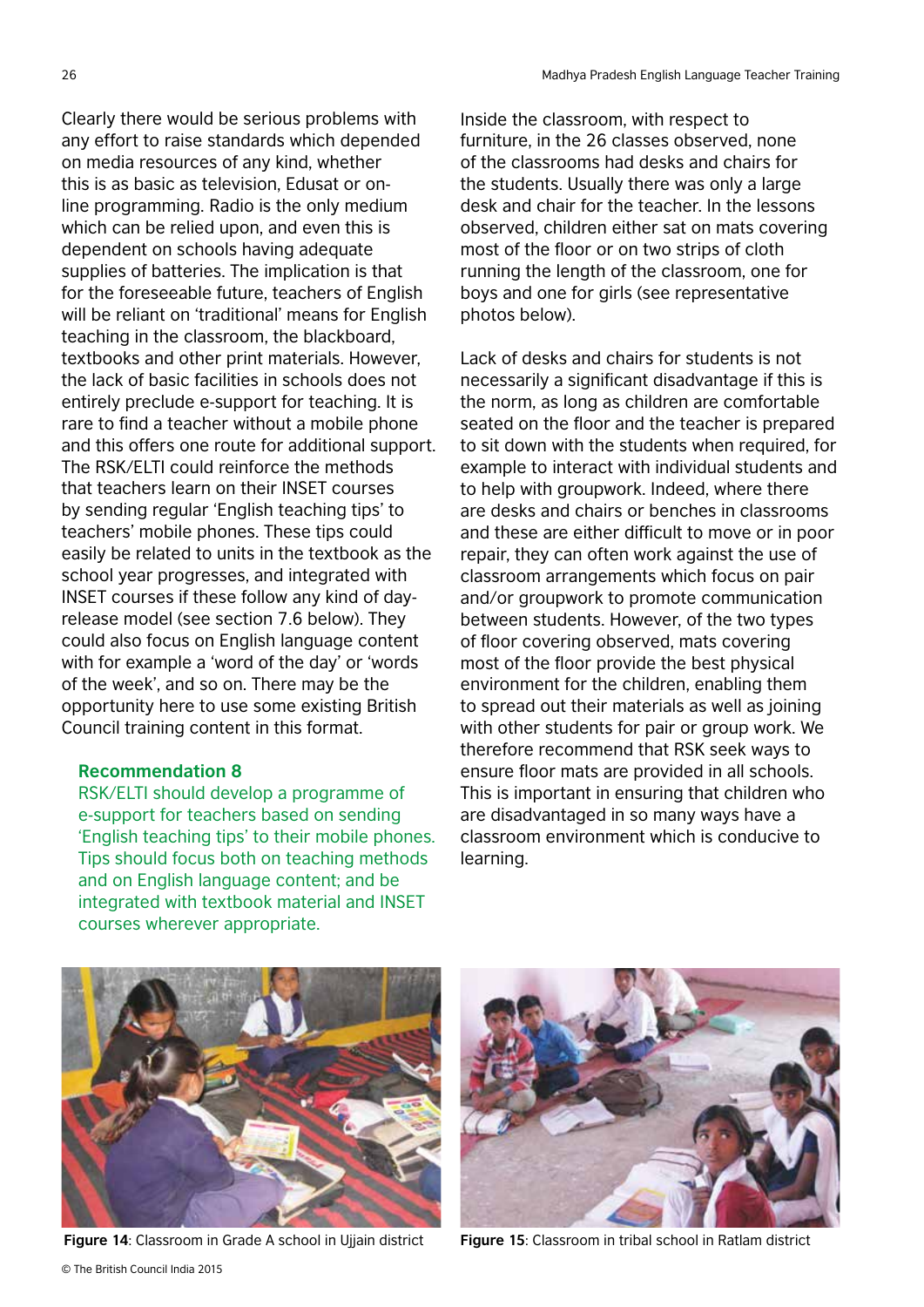#### **Recommendation 9**

The RSK should consider ways in which floor mats can be provided for all schools so as to improve the study environment for children.

If the physical classroom environment is improved, it may also contribute to solving some of the problems identified in the next section, in that the school will be an appealing place to spend increased amounts of time.

## **7.5.2 School attendance and the local environment**

In some areas – particularly those designated 'tribal' – there are serious issues affecting children's regular participation in schooling. The first of these is that many children are first generation students and so the value of regular school attendance is not recognised in their families, and the second is that children's labour is needed during the farming season. Third, some children have to take responsibility for their younger siblings: in one school, the lesson observation form mentioned that:

*One child has babysitting duty at home, but has brought his baby sister along to school.*

Whilst admiring the student for persisting in coming to school with his sister – and praising the school for allowing it – one can only wonder at the effect this has on the child's schooling, and that of his peers, in terms of their ability to concentrate on their lessons.

Even at non-farming times of the year, attendance is affected; during our visits to schools in mid-February 2013 we were told that we were currently in the 'wedding season' which also affected attendance. At other times, there is seasonal migration of whole families who are forced to look for work in other areas. The cumulative impact of these factors can be seen in the following table which details enrolment and attendance on a single day at a tribal school in Ratlam district on February 21st 2013. Out of a total enrolment of 99, only 12 students were present.

| <b>Class</b> | <b>Girls</b><br>enrolled | <b>Boys</b><br>enrolled | <b>Girls</b><br>present | <b>Boys</b><br>present |
|--------------|--------------------------|-------------------------|-------------------------|------------------------|
|              | 09                       | $12 \overline{ }$       | 03                      | 01                     |
| Π            | 12                       | 11                      | 01                      | 01                     |
| Ш            | 14                       | $12 \overline{ }$       | 01                      | 01                     |
| IV           | 06                       | 10                      | 00                      | 01                     |
| v            | 05                       | 08                      | 03                      | 00                     |
| Total        | 46                       | 53                      | 08                      | 04                     |
| Total        | 99 enrolled              |                         | 12 present              |                        |

**Table 6**: Sample observed school attendance, tribal school in Ratlam district

It seems that the school calendar does not mesh with the realities of life for a large number of families – and we should remember that Madhya Pradesh remains a predominantly agrarian economy, with 72% of the working population engaged in agriculture and allied activities (much higher than the national average of 58% employment dependency on agriculture).<sup>9</sup> Schools are in session during the farming season and school holidays occur in the non-farming season. Though we do not have any specific suggestions to solve this issue, we recognise that if nothing is done to accommodate the demands and constraints inherent in the lives of farming families, it is inevitable that regular school attendance will remain a chimera and children in these families will struggle to break out of a cycle of underachievement from one generation to the next.

#### **Recommendation 10**

The RSK should convene a task force to develop creative ways to combat student absenteeism and to maximise regular educational participation by children from rural farming communities.

We should recognise too that it is not just the students who are affected by their irregular attendance. Teachers also find it difficult to work in a context where they are not sure from one day to the next who will be in their classes. As the summary report of teachers' focus group meetings concluded: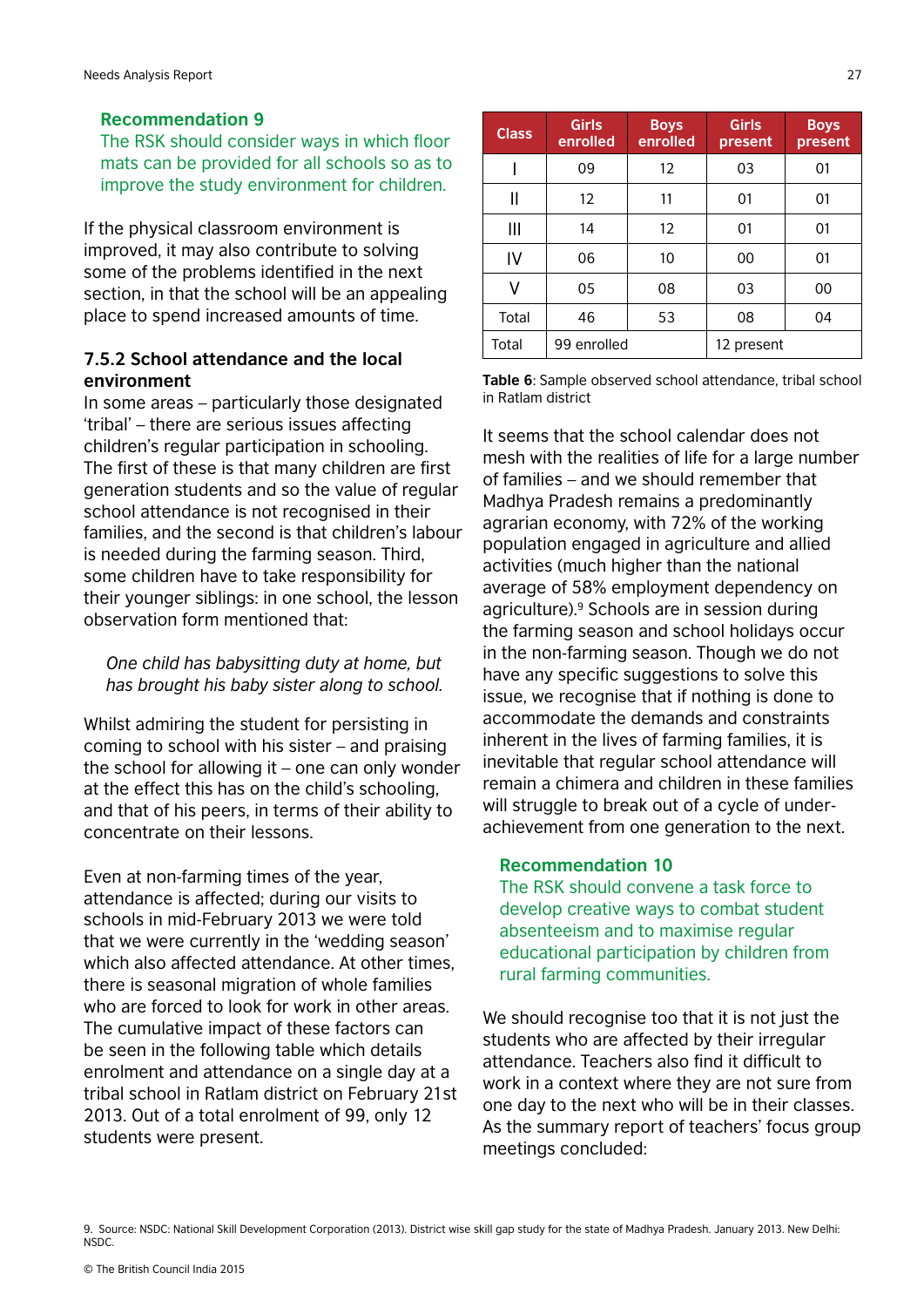[The] *teachers all said that absenteeism of the students was a great demotivating factor for them.*

#### **7.5.3 The local environment for English**

English is not a language that is common in the local environment. For some students, it is their third language after Hindi and whatever may be their first language, for example Malwi. Unless they are living in a larger urban area, students' access to English will be minimal. To quote again from the teachers' focus group summary:

*The teachers in one voice said that there was a total lack of English environment outside the school and it was not possible to motivate the students to use English.*

It is difficult to imagine what RSK can do about the environment outside the school, if anything. Nevertheless, RSK, divisional and district education officials, schools and teachers can all work together to have an impact on the environment within schools for learning in general, and for learning English in particular. Activities like an English Day, spelling competitions, setting up an English Corner in a classroom, displaying students' English class work (and regularly changing it) and the use of bilingual signs throughout the school can all help to play a part in developing such an environment. It is thus important that any INSET programme which is developed focuses on creating a supportive school environment for English. This could form the topic for a specific training module and/or be a theme running across various modules.

#### **Recommendation 11**

Any INSET programme which is developed should have a core module on creating a supportive environment for English within schools and/or use this as a theme across various modules.

## **7.6 In-service training: models, content and trainers**

### **7.6.1 Perceived needs for training in primary English teaching**

In-service training is urgently required for teachers to help them to teach English

**How adequate is the pre-service training in English language teaching that you have received?**



**Figure 14**: Teacher perceptions of prior training to teach English in primary schools

more effectively. This has been reinforced in discussions with education officials, by the lesson observations and by the teachers themselves in focus group discussions and in their responses to the questionnaire. To a certain extent, teachers' perceptions of prior training to teach English do not match the classroom outcomes observed in this needs analysis, as a substantial number – 40% – think their prior training to teach English in primary schools was adequate, even though a majority of 60% thought it was not adequate.

Responses to other questions in the survey reveal, however, that teachers would value additional training to manage their English classes. For example, when asked to identify needs for training in various topic areas, few teachers said they had 'no need' for training and the majority identified a 'great need' for training in most topic areas, as can be seen in Figure 17.

It also bodes well for the success of any future training programme that teachers seem to have found their most recent experience of INSET courses quite useful (32%) or very useful (52%), with only a minority (16%) saying it was not very useful (see Figure 18). We take this to mean that most teachers can see the relevance of the training they have received to their own classrooms though, as we shall see in section 7.6.2 below, there is some concern amongst teachers about the strategies trainers use to impart information as well as the direct application of the training to the classroom.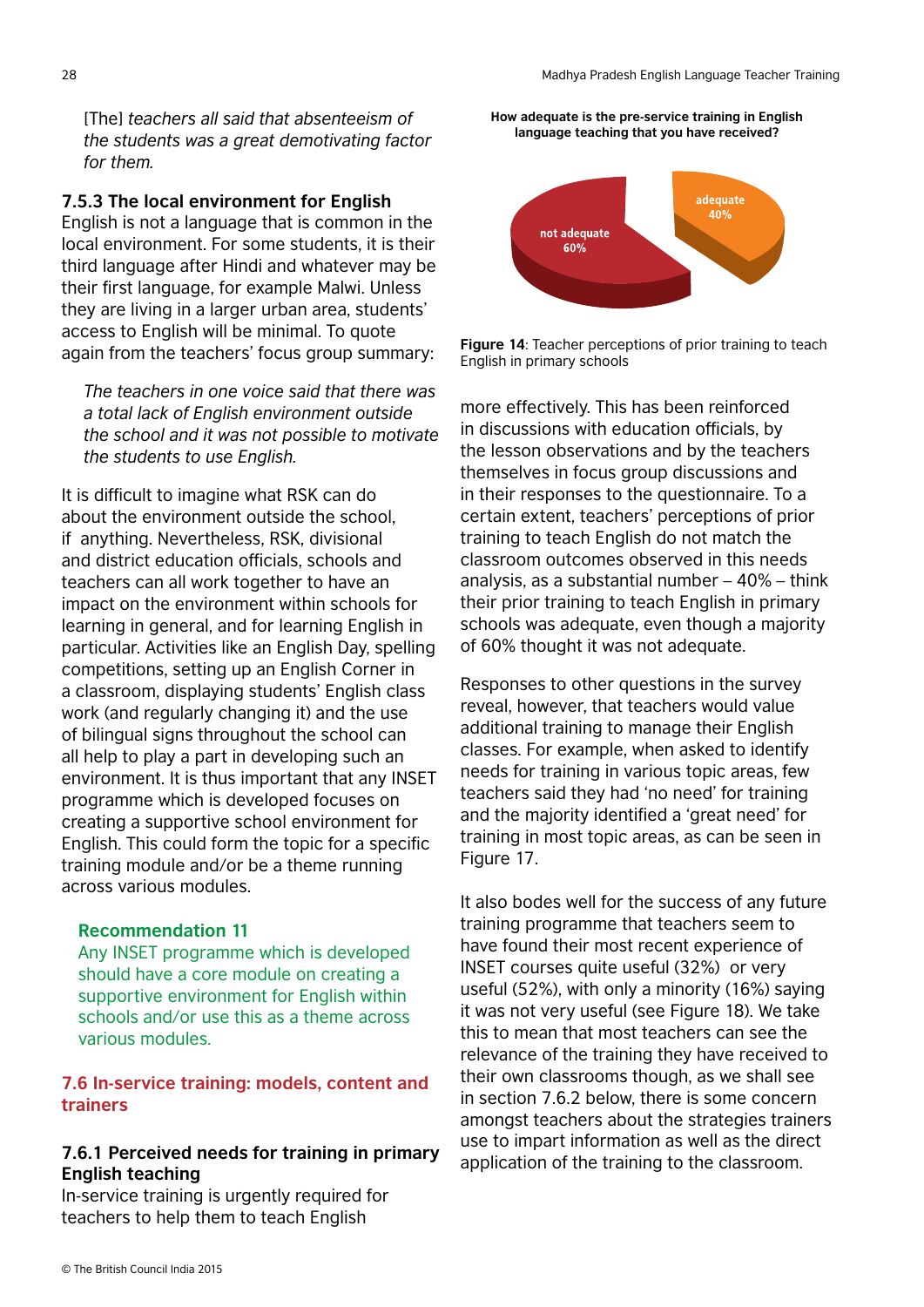Some of the preconditions for successful inservice training for primary English teaching seem, then, to have been met in that teachers see an obvious need for the training and they recognise the value of the previous training they have received. This is important because if teachers do not see the significance of the proposed training courses they are unlikely to have much impact in the classroom.





#### **How useful are your INSET training programmes?**



**Figure 18**: Teacher opinions of most recent training courses

More is of course needed if training is to be successful. RSK needs to decide what format the training should follow, what the content should be, and who should conduct it. We will discuss these issues in sequence.

#### **7.6.2 In-service training formats/models and strategies**

In-service training courses can be delivered in a variety of formats. We do not propose to discuss on-line modes of training here due to the general lack of computer facilities available to teachers in their school or home environments, which is where they would be most likely to access on-line training. More traditionally, in-service courses are frequently conducted in school vacations so that no teaching time is lost in school. These courses may also be residential and usually cover a great deal of content in extended blocks of time, with little or no follow-up in schools. This model has the disadvantage of potentially overwhelming teachers with so much new information and so many skills to be developed that when they return to the classroom they do not know how best to apply what they have learned. Further, if in-school follow-up and support is not available from trainers, teachers often do not even attempt to implement what they have learnt and stick with their 'tried and trusted' methods.

At the other end of the scale, in some systems schools are closed to students on particular days during term-time so that teachers can participate in school-based training. While this model has the advantage of enabling teachers to work on issues of immediate relevance to them in their local context, there are generally no more than three or four days per year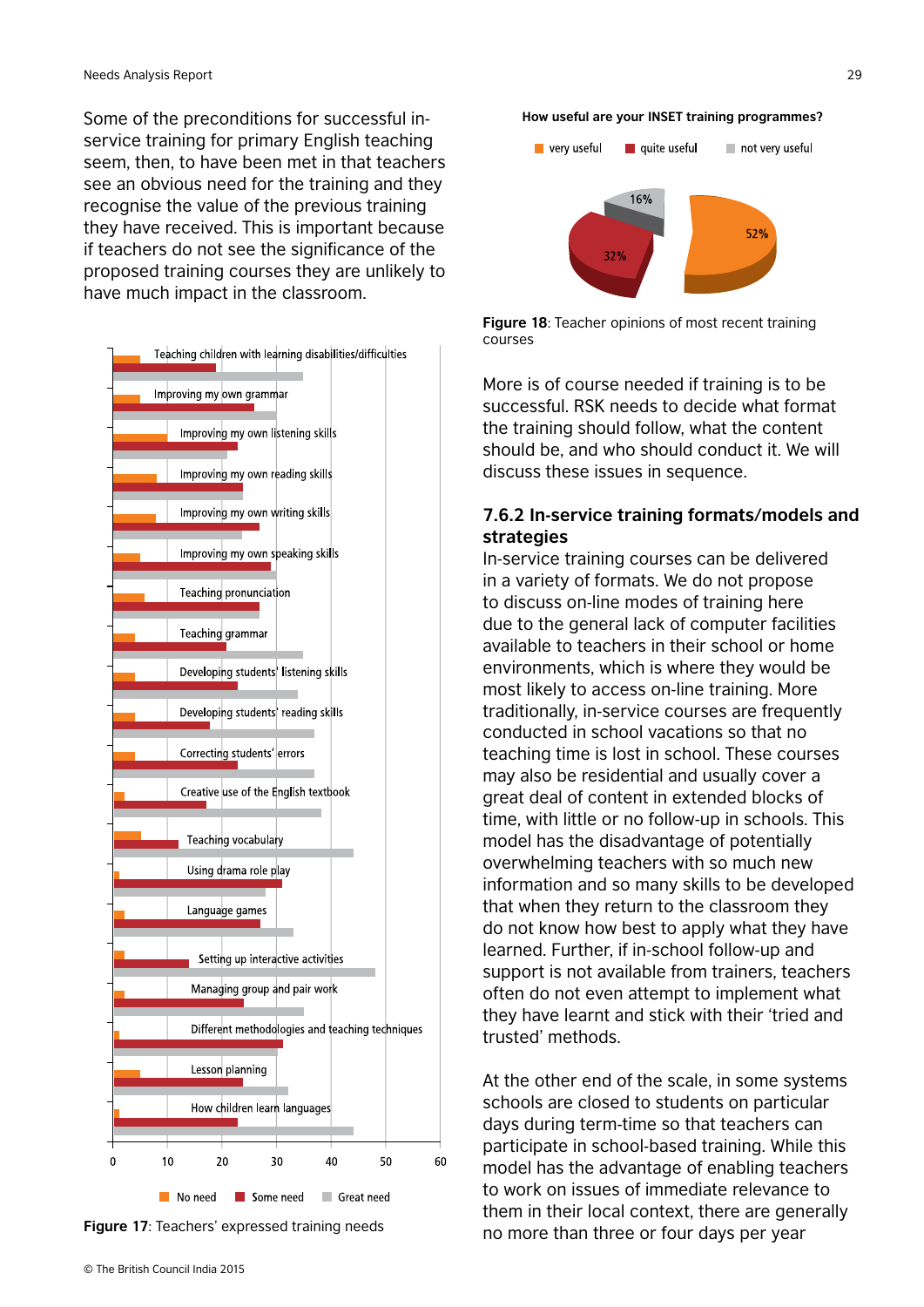devoted to this kind of training and there is no uniform content focus across the system. Such a model is not suitable for large-scale training initiatives in which a general lack of competence in particular areas has been identified.

For larger-scale training, experience in other Asian and Southeast Asian countries suggests that the greatest impact on teachers is gained from a 'day-release' course model, whereby teachers are either given one day's release from their teaching duties or spend one day at weekends (not a preferred time here, see Figure 19) engaged in face-to-face training and then spend the remainder of the week in their schools practising methods, activities and techniques from the immediately preceding training. In the following training session they are then able to provide direct feedback on implementation of what trainers have recommended. Cyclical, formal INSET of this kind thus contributes to continuing professional development as teachers are given the opportunities on a regular basis to analyse their practice and to incorporate new approaches into their teaching within the framework of a supportive learning environment with peers. Most importantly, they are not left to fend for themselves with no feedback on their attempts to innovate as they are able to discuss their experience each week, and especially if trainers are able to visit teachers in their schools.10 On the other hand, students in school are faced with the prospect of not having a teacher for one day a week for the duration of the inservice programme. We are not in a position to determine what impact this might have in Ujjain, or Madhya Pradesh as a whole, but our own view is that a short-term loss in this respect may lead to a long-term gain. The following table illustrates how a day-release model works in practice (of course, the training day may be any day in the week).

However, it is axiomatic that any training format/model has to be suited to the realities of its context. What works well in one context may not work equally well in another. Practical considerations also hold sway. In Ujjain division

| <b>Session</b> | <b>Training focus</b><br>(Mondays)                                                                                                                                                                                                                                                                                        | <b>In-schools</b><br>(Tuesday<br>onwards)                                                                                                                                                                                                                                      |
|----------------|---------------------------------------------------------------------------------------------------------------------------------------------------------------------------------------------------------------------------------------------------------------------------------------------------------------------------|--------------------------------------------------------------------------------------------------------------------------------------------------------------------------------------------------------------------------------------------------------------------------------|
| 1              | Introduction to the<br>course<br>Teaching-learning<br>methods on the course<br>Topic: How children<br>learn languages<br>Topic: ALM - the role of<br>the teacher                                                                                                                                                          | Practise with ALM;<br>focus on teacher<br>as facilitator<br>School visits:<br>trainer visits two<br>schools per day                                                                                                                                                            |
| $\overline{2}$ | Feedback: Reporting<br>on classroom<br>experience with ALM<br>in the previous week;<br>providing evidence of<br>children's language<br>learning<br>Topic: Classroom<br>language - maximising<br>the use of English<br>Topic: The bilingual<br>classroom: knowing<br>when and how to<br>use the first/regional<br>language | Practise using<br>more English in<br>class; practise<br>restricting use of<br>Hindi to certain<br>parts of the lesson.<br>Look for and<br>document<br>evidence of<br>children's<br>language learning<br>strategies.<br>School visits:<br>trainer visits two<br>schools per day |
| 3              | Repeat pattern with<br>feedback from previous<br>week's experience in<br>school<br>Select new topic for<br>input                                                                                                                                                                                                          |                                                                                                                                                                                                                                                                                |

**Table 7**: Day-release training schedule with sample topic areas

alone there are 20,959 teachers working in 8,431 primary schools who need to be trained in the first year of the project, and a further 8,685 teachers in 3,469 middle schools in the second year. With 10 divisions across the state as a whole, the scale of the task in the longterm is immense.

Another factor in which model to choose is the preference of teachers themselves for training to be conducted at particular times. In their questionnaire responses, teachers themselves expressed a strong preference for training in non-teaching weeks, followed by term-time and holidays. There was minimal support for training in the evening or at weekends, as can be seen in Figure 19 below.

10. For more information on models of INSET, see Hayes, D. and Chang, K. (2012). Theoretical perspectives on, and international practice in, continuing professional development for English teachers. *English Teaching*, 67, 107-129.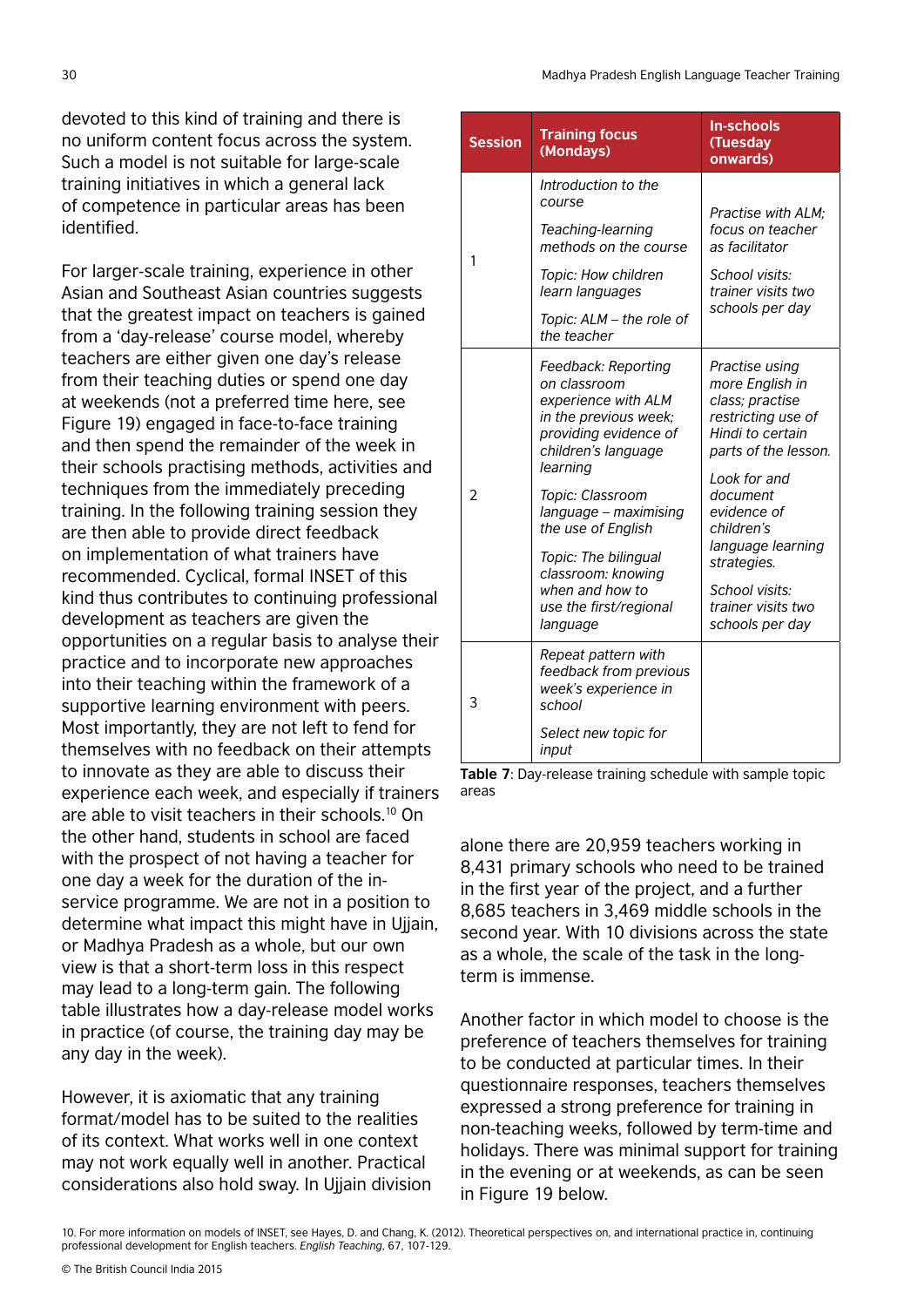

**Figure 19**: Teachers' preferred times for in-service training

This would seem to provide support from the teachers' perspective for a day-release model with teachers attending one day of training per week during term-time if that is deemed to be feasible by RSK. The overall length of the course would be determined by the topics needing to be covered but 10-12 weeks is probably sufficient for one block of training: it may be difficult for teachers to sustain motivation for training for any significant period beyond that, no matter how good the training itself. Though, on balance, we recommend following a day-release model for teacher training, we recognise that RSK must assess all relevant factors before a final decision is made, including the number of teacher-trainers required to provide training for all primary teachers in the division (see section 7.6.4 below).

#### **Recommendation 12**

To enhance the prospect of impact at the classroom level, it is recommended that the INSET programme for teachers follows a dayrelease model, with teachers attending the course for one day of their teaching week and applying the knowledge and skills learned in the other days. The length of the course will be determined by the number of course topics, but is likely to run for 10-12 weeks.

Whichever in-service training model is decided upon, training strategies will play a crucial part in determining the success of the courses. As one of the authors of this report has commented elsewhere:11

*International experience has shown that different training strategies may have markedly different long-term effects on the recipients of the training. Training which involves only a simple dissemination of information and instructions is less likely to have a long-term impact. Training which involves the transfer and development of knowledge and skills as well as addressing fundamental change issues can be expected to assist teachers to manage change processes within themselves.*

This indicates that training needs to have a direct connection with teachers' classroom practice and be conducted in such a way that methods and skills are modelled by trainers for teachers. We strongly recommend that training should be reflexive, i.e. it should model the methods that teachers are expected to use in the classroom with their students. A lecture on activity-based teaching methods is unlikely to have as much impact as a training session which uses an activity-based methodology to present knowledge and practice skills to implement these teaching methods. The desirability of this approach is endorsed by comments collected in the summary report of the teachers' focus group meetings where the opinion was expressed that:

*Many teachers felt that they should have training that they could actually practice with their students in the schools. Most of the training that they had received was on general methodology and had no connection with the prescribed text.*

We therefore make the following recommendation.

### **Recommendation 13**

Training courses should be experiential and reflective rather than transmissive. Training strategies should model the methods that teachers are expected to use in the classroom with their students.

### **7.6.3 Training content**

It is clear from the discussion in section 7.2 of

<sup>11.</sup> From: Hayes, D. (2008). *Primary Innovations Project. In-service teacher training for primary English teachers*. Unpublished report. Bangkok, Thailand: British Council.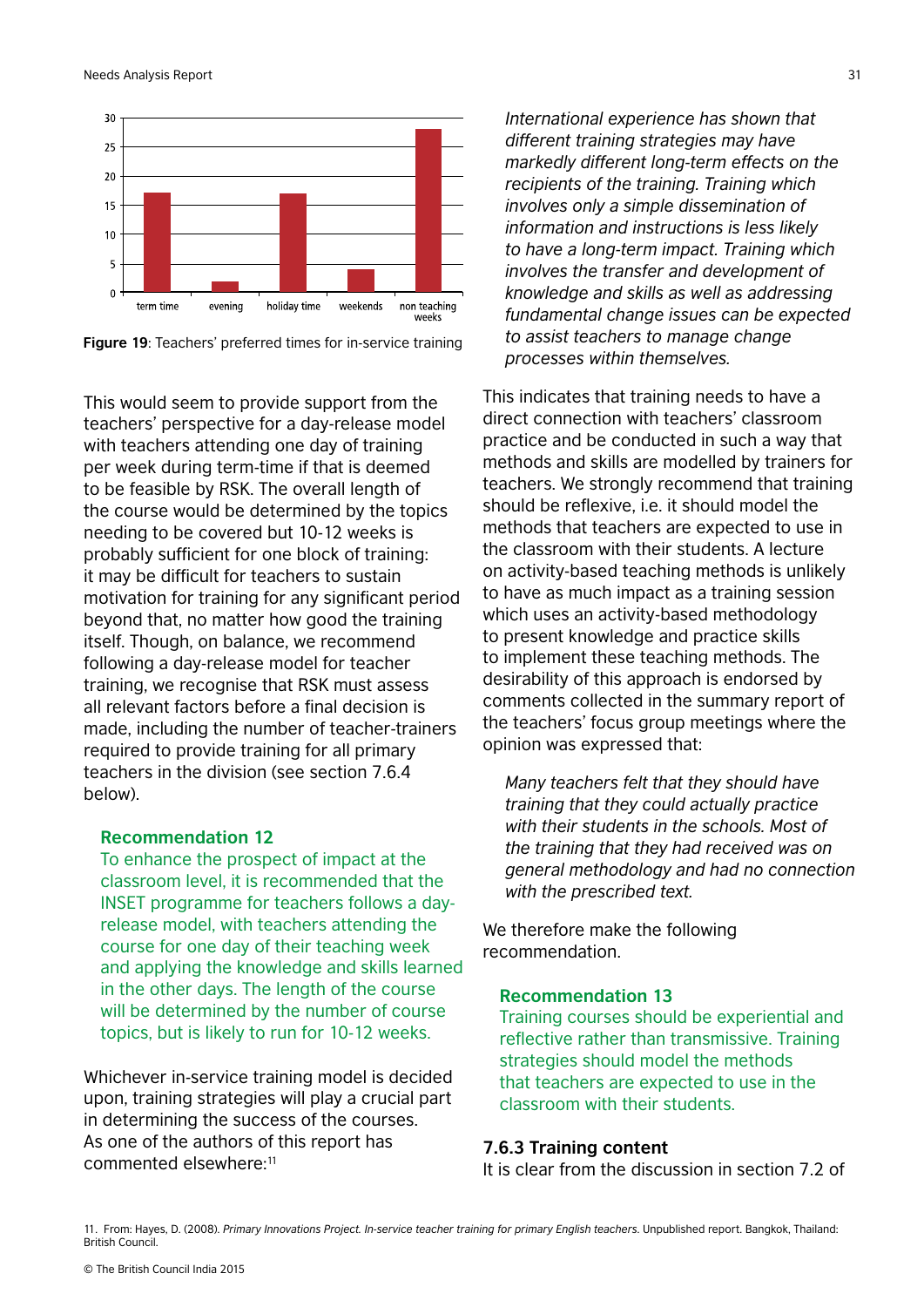this report that the vast majority of teachers are in urgent need of language improvement: it is essential that this is incorporated into the training programme and that training should be bilingual, utilising Hindi and English appropriately. We recommended previously (see section 7.5.3) that any future training programme should have a core module on creating a supportive environment for English within schools and/or use this as a theme across various modules. We also recommended in section 7.4.3 that additional attention should be given to ALM to correct misperceptions of the role of the teacher as facilitator. Further, as we have seen in section 7.6.1, teachers have expressed needs for additional training in virtually every aspect of classroom teaching presented to them. This is backed up by the lesson observations conducted by British Council Training Consultants and data from focus group discussions (see section 7.4.1). In addition, observations in schools and discussions with the Commissioner and senior officials from RSK and ELTI indicated that training would need to incorporate a focus on multigrade teaching to deal with the realities of the many smaller schools in which students in different grades have to be combined and taught in the same class. These discussions reinforced the need for training courses to be bilingual if they are to be understood fully by teachers. It is apparent, then, that the training course content potentially has to re-train teachers in virtually every aspect of classroom instruction. This is not feasible in an INSET course which may be anything from 10-20 days in total length. RSK and ELTI must, therefore, prioritise the topics which they wish to see covered and collaborate with the British Council on the development of appropriate materials for these topics. We thus have the following general recommendation for developing the training course content.

#### **Recommendation 14**

Training courses should have a dual focus on English language improvement and appropriate methodology for the primary classroom in Madhya Pradesh schools, should be conducted in Hindi and English. The precise topics for training courses will need to be formulated in discussions between RSK, ELTI and the British Council but, as strands

running through the course as a whole, all topics will need to incorporate a focus on multigrade teaching and ALM as well as making reference to textbooks currently in use.

It follows from this that training content should not be generic but specifically tailored to the context and to the needs of teachers in Madhya Pradesh. Training modules will need to be written – or adapted from existing materials – which incorporate reference to the curriculum, textbooks and ALM materials that teachers use in their daily teaching.

#### **Recommendation 15**

Training modules need to be written – or adapted – to reflect the realities of the schools and classroom in which teachers in Madhya Pradesh work. It is essential that they incorporate reference to the curriculum, textbooks and ALM materials which teachers currently use.

#### **7.6.4 Master Trainers**

A vital element in the success of a training programme is that the Master Trainers (MTs) we select to train the teachers should be competent to provide the kind of experiential, reflective training that we have recommended. Without this, the programme will fail to achieve its objectives of strengthening teaching in schools. MTs must also be 'contextually competent' to meet teachers' expectations: as the summary report of the teachers' focus group meetings concluded:

*Teachers want an expert who knows the actual ground situation to train them, as then it would be more meaningful and useful.*

RSK and the British Council will need to develop selection criteria for MTs focused on the key criteria above of being able to provide experiential, reflective training and being well-versed in teachers' classroom realities. Reasonably strong English language levels are also required. We recommend that RSK issue a call for trainers through the DIETs and BRCs and that the application process asks applicants to complete a task which indicates their suitability/potential for delivering training in the manner expected. This task could be in the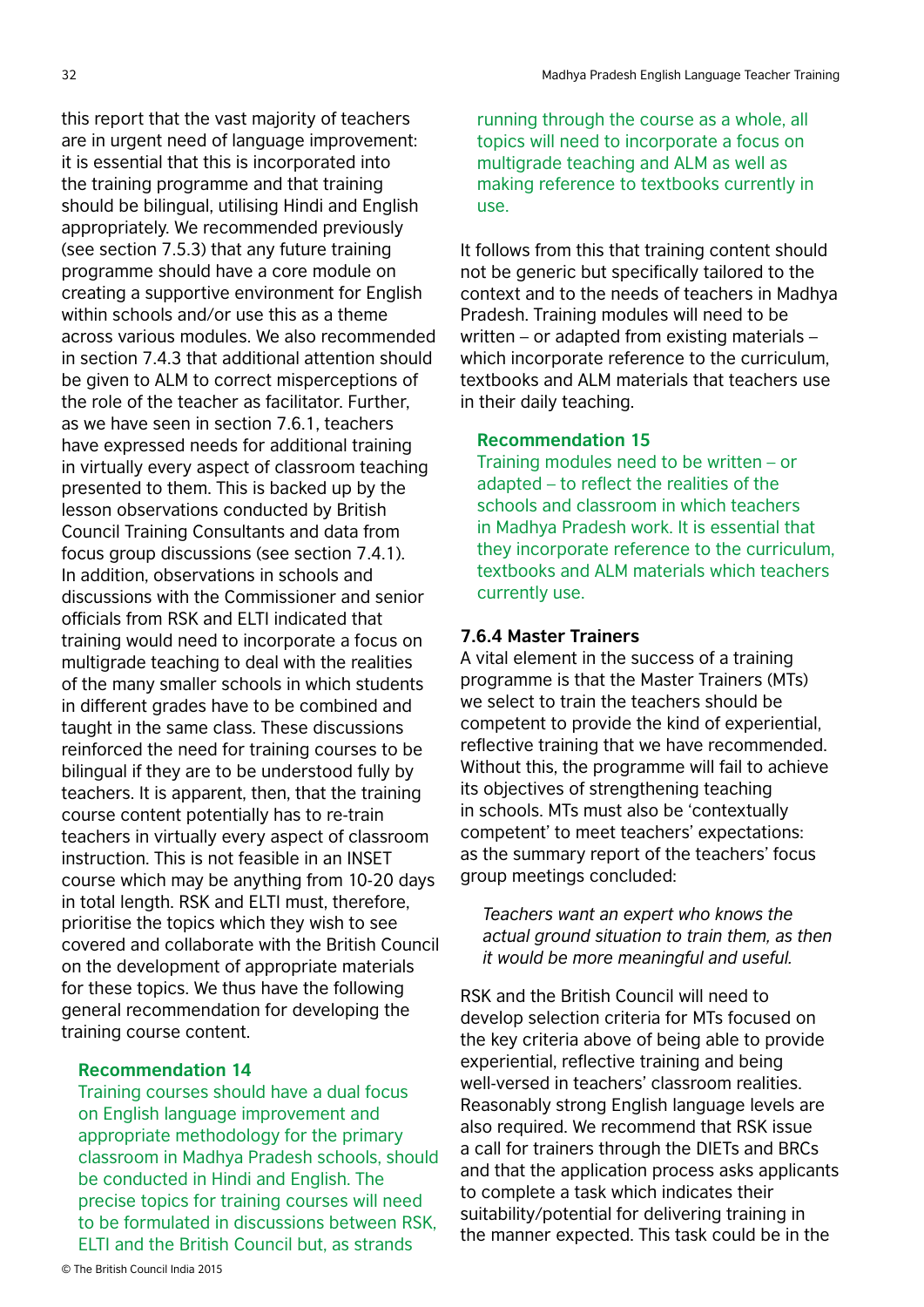form of a number of training scenarios, asking applicants to say how they would respond in the circumstances given. Applicants who appear to show the disposition needed should then be interviewed by the British Council to assess both their English language competence, their beliefs about effective in-service training and their previous experience of training.

#### **Recommendation 16**

It is recommended that criteria be developed against which potential MTs can be assessed for their suitability to implement experiential reflective training. RSK/ELTI should manage the initial screening of applications, with interviews conducted by the British Council to determine the final pool of MTs.

#### **Recommendation 17**

For the success of the programme, MTs selected will need to be release from other duties to enable them to concentrate full-time on running courses and associated follow-up support activities in schools.

It is likely that most MTs selected will show the potential to become experiential, reflective trainers but will have little to no prior experience of working in this way. Trainer training for MTs will, accordingly, need to focus as much on training skills as it does on understanding the content of the courses for teachers. It is not enough for MTs to simply experience the teacher-training course and then be expected to replicate it. They require input in such areas as:

- adult learning theory and practice
- interpersonal skills (e.g. showing respect for participants' contributions)
- elicitation skills brainstorming, asking questions, working with participants' contributions
- active listening skills
- organising and managing groupwork giving instructions, monitoring, providing support as groups work on tasks
- giving feedback and advice
- chairing discussions
- classroom observation skills
- monitoring skills

This is not an exhaustive list. It is presented only to indicate the complexity of the role of being a Master Trainer. Even when well-prepared, once they begin training the MTs will benefit from being given on-the-spot guidance and support from British Council Training Consultants. We therefore recommend:

#### **Recommendation 18**

Training for MTs should include a strong focus on trainer development as well as on understanding and implementing the teacher-training courses. They should also be equipped with the skills to effectively monitor classroom teaching, in order to be able to follow-up training with the teachers they work with and give ongoing feedback. As with teachers, MTs will need to be supported in their initial training endeavours and arrangements will need to be made for British Council Training Consultants to provide guidance and support.

With respect to the location of training for MTs, whilst in Bhopal we visited the proposed training venue, which is logistically convenient and meets all the usual requirements in terms of residential and teaching facilities. However, we were told in discussions that the location of training for Master Trainers in Bhopal may have an impact on the ability of women to attend if they are selected as MTs. RSK and ELTI will need to take every possible measure to ensure that women are not discouraged from either applying for or accepting offers to become MTs by logistical decisions.

#### **Recommendation 19**

RSK and ELTI should ensure that gender equity is a focus in the process of selecting and training MTs, in particular that women are not discouraged from becoming MTs as a result of decisions made for logistical reasons.

# **7.6.5 Harmonisation of training messages across all providers and at all levels**

Though, strictly speaking, it is outside the scope of this needs analysis, we feel we need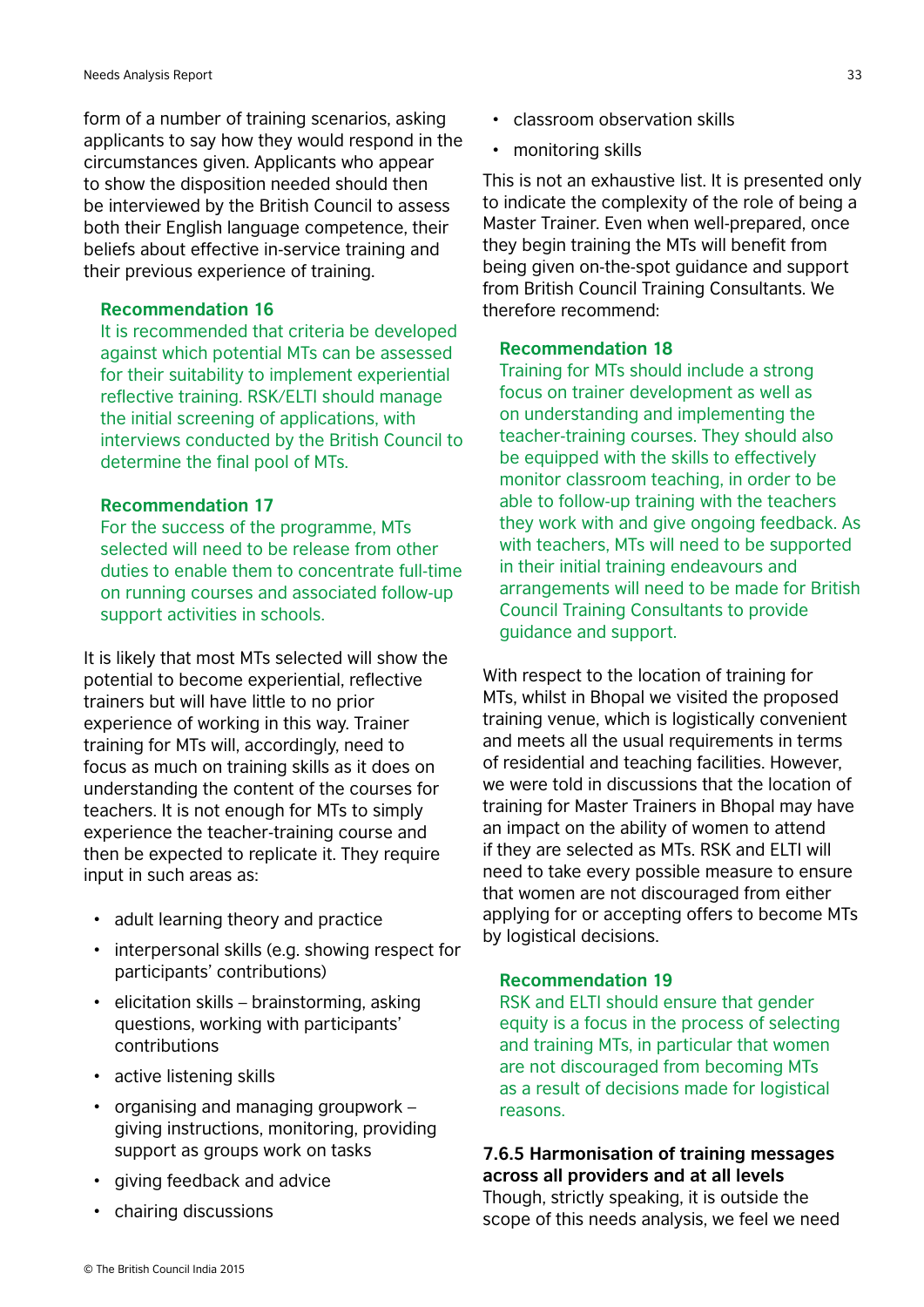to comment briefly on the need for harmony across all aspects of teacher-training provision in Madhya Pradesh, amongst every INSET initiative as well as between pre- and in-service training. Apart from our own perceptions, the dangers of 'mixed messages' was emphasised in meetings with the Commissioner and officials from the ELTI. For example, we visited a training session in progress at the ELTI and took part in a lively discussion with teachers and their instructor. One teacher asked about the value of TG – Transformational-Generative Grammar, as developed by Noam Chomsky – for teachers. This nativist linguistic theory is interesting in its own right, but relates to L1 acquisition rather than second/foreign language acquisition. It is also more commonly known now as 'Universal Grammar', or 'UG'. This development may not be familiar to the instructor who only had access to literature which is some 20–30 years old. For teachers who are planning to return to the classroom, TG/UG has little direct relevance and we believe teachers' time would be better spent on delving into research on classroom language learning, for example the effect of different forms of feedback on students' learning or the extent to which task-based language learning impacts language learning outcomes.

We should emphasise that these comments should not be taken as a criticism – direct or implied – of the instructor who was highly qualified, competent and much respected. It

may also be the case that our snapshot of a single course was not representative of courses more broadly. Nevertheless, we recommend that a wide-ranging review be carried out of the content and modes of delivery of all programmes at ELTI to ensure that they are up-to-date theoretically, that they are providing training which is of most immediate and direct benefit to the target audience and that this training is in harmony with the aims and objectives of the INSET programme which is intended to follow this needs analysis.

A review should also be undertaken of the content of pre-service training programmes specifically for English teachers, as well as the knowledge and skills base of teacher educators themselves. It goes without saying that teachers coming into the system need to be trained by highly-qualified teacher educators who are themselves conversant with effective primary English language teaching methods.12 We note that the British Council are well-placed to offer experts to perform such a review.

#### **Recommendation 20**

A broad-based review of all English language teacher-training programmes in Madhya Pradesh should be conducted to ensure harmonization of in-service and pre-service training messages across all providers and at all levels.

<sup>12.</sup> A Joint Review Mission for Teacher Education was in Madhya Pradesh from January 25 to March 1, 2013. Their report is available at http://www.teindia. nic.in/Files/jrm/JRM\_Reports/MP-TE-JRM-24March.pdf The report has little to say specifically about the curriculum and instructional methods for English teacher training courses in the state though many general points about teacher education provision are relevant to English as a subject for teachertraining, e.g. noting amongst teacher educators "the tendency to fall back into lecture method which finally gets reaffirmed by the teachers in their own classrooms" (p. 11).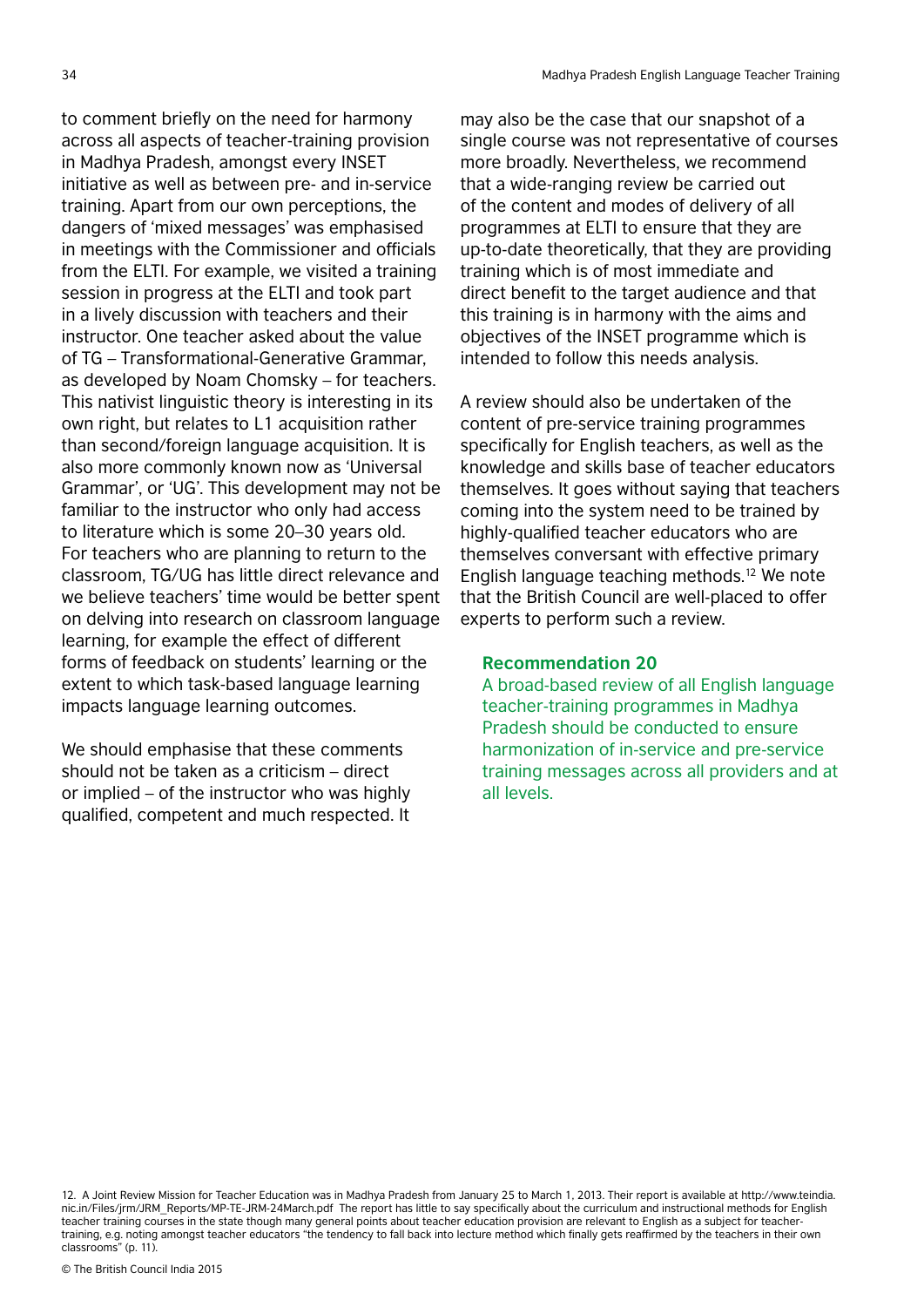# **Appendix 1: Schedule of activities for Training Consultants**

**Schedule for project team for field work in six districts of Ujjain Division (Ujjain, Dewas, Shajapur, Mandsaur, Neemuch, Ratlam)** 

#### **Training Consultants (TCs) will visit the districts in pairs with Government of Madhya Pradesh representatives**

| <b>Sunday</b>                                                                                                                                                                                                                                                  | Monday                                                                                                                                                                                                                                                                                                                                                                                                                                                                     | <b>Tuesday</b>                                                                                                                                                                                                                                                                        | Wednesday                                                                                                                                                                                                                                                                             | <b>Thursday</b>                                                                                                                                                                                                                                                                             | Friday                                                                                                                                                                                                                                                                                                                                                         | <b>Saturday</b>                                                                                                                                                                                 |
|----------------------------------------------------------------------------------------------------------------------------------------------------------------------------------------------------------------------------------------------------------------|----------------------------------------------------------------------------------------------------------------------------------------------------------------------------------------------------------------------------------------------------------------------------------------------------------------------------------------------------------------------------------------------------------------------------------------------------------------------------|---------------------------------------------------------------------------------------------------------------------------------------------------------------------------------------------------------------------------------------------------------------------------------------|---------------------------------------------------------------------------------------------------------------------------------------------------------------------------------------------------------------------------------------------------------------------------------------|---------------------------------------------------------------------------------------------------------------------------------------------------------------------------------------------------------------------------------------------------------------------------------------------|----------------------------------------------------------------------------------------------------------------------------------------------------------------------------------------------------------------------------------------------------------------------------------------------------------------------------------------------------------------|-------------------------------------------------------------------------------------------------------------------------------------------------------------------------------------------------|
| 17 February<br>2013                                                                                                                                                                                                                                            | 18 February<br>2013                                                                                                                                                                                                                                                                                                                                                                                                                                                        | 19 February<br>2013                                                                                                                                                                                                                                                                   | 20 February<br>2013                                                                                                                                                                                                                                                                   | 21 February<br>2013                                                                                                                                                                                                                                                                         | 22 February<br>2013                                                                                                                                                                                                                                                                                                                                            | 23 February<br>2013                                                                                                                                                                             |
| Morning: arrive<br>Bhopal                                                                                                                                                                                                                                      | Planning the<br>week                                                                                                                                                                                                                                                                                                                                                                                                                                                       | TCs: Shefali and<br>Sanjay                                                                                                                                                                                                                                                            | TCs: Shefali and<br>Sanjay                                                                                                                                                                                                                                                            | TCs: Shefali and<br>Sanjay                                                                                                                                                                                                                                                                  | TCs: Shefali and<br>Sanjay                                                                                                                                                                                                                                                                                                                                     | Location:<br><b>Bhopal</b>                                                                                                                                                                      |
| Planning the<br>week:<br>Attendees:<br>UK consultant.<br>Senior Teacher<br>Trainer.<br>Senior Project<br>Manager,<br>Training<br>Consultants<br>(TCs Sanjay<br>Kumar Gupta,<br>Shefali<br>Kulkarni, Meera<br>Mawani, Manoj<br>Harpalani,<br>Joypreet<br>Anand) | Attendees:<br>UK consultant.<br>Senior Teacher<br>Trainer, Senior<br>Project Manager,<br>Training<br>Consultants<br>Members of<br>Core Project<br>Team<br>Mrs Rashmi<br>Shami Bhat,<br>Commissioner,<br>Rajya Shiksha<br>Kendra, Mr<br>Usman Khan,<br>Lead Training<br>and Budget, Mrs<br>Kamlesh Sharma<br>and Mr Hemant<br>Sharma English<br>Language<br>Training Institute<br>Evening:<br>Shefali, Sanjay,<br>Manoj and Amol<br>travel to Ujjain<br>(Ujjain will be the | District: Ujjain<br>Four schools<br>Lesson<br>observation<br>Teacher focus<br>group<br>Student focus<br>group<br>TCs: Amol and<br>Manoj<br>District: Dewas<br>Four schools<br>Lesson<br>observation<br>Teacher focus<br>group<br>Student focus<br>group<br>TCs: Meera and<br>Joypreet | District: Ujjain<br>Four schools<br>Lesson<br>observation<br>Teacher focus<br>group<br>Student focus<br>group<br>TCs: Amol and<br>Manoj<br>District: Dewas<br>Four Schools<br>Lesson<br>observation<br>Teacher focus<br>group<br>Student focus<br>group<br>TCs: Meera and<br>Joypreet | District: Ratlam<br>Four schools<br>Lesson<br>observation<br>Teacher focus<br>group<br>Student focus<br>group<br>TCs: Amol and<br>Manoj<br>District:<br>Shajapur<br>Four schools<br>Lesson<br>observation<br>Teacher focus<br>group<br>Student focus<br>group<br>TCs: Meera and<br>Joypreet | <b>District Ratlam</b><br>Four schools<br>Lesson<br>observation<br>Teacher focus<br>Group<br>Student focus<br>group<br>Evening: return to<br>Bhopal<br>TCs: Amol and<br>Manoj<br>District: Shajapur<br>Four schools<br>Lesson<br>observation<br>Teacher focus<br>group<br>Student focus<br>group<br>Evening: return to<br>Bhopal<br>TCs: Meera and<br>Joypreet | <b>Debrief</b><br>Attendees:<br>UK consultant,<br>Senior<br>Teacher<br>Trainer,<br>Senior Project<br>Manager,<br>Training<br>Consultants<br>Members of<br>Rajya Shiksha<br>Kendra, SSA,<br>ELTI |
|                                                                                                                                                                                                                                                                | base)<br>Meera and<br>Joypreet - travel<br>to Mandsaur                                                                                                                                                                                                                                                                                                                                                                                                                     | District:<br>Mandsaur<br>Four schools                                                                                                                                                                                                                                                 | District:<br>Mandsaur<br>Four schools<br>Lesson                                                                                                                                                                                                                                       | District:<br>Neemuch<br>Four schools<br>Lesson                                                                                                                                                                                                                                              | District: Neemuch<br>Four schools<br>Lesson<br>observation                                                                                                                                                                                                                                                                                                     |                                                                                                                                                                                                 |
|                                                                                                                                                                                                                                                                |                                                                                                                                                                                                                                                                                                                                                                                                                                                                            | Lesson<br>observation<br>Teacher focus<br>group<br>Student focus<br>group                                                                                                                                                                                                             | observation<br>Teacher focus<br>group<br>Student focus<br>group                                                                                                                                                                                                                       | observation<br>Teacher focus<br>group<br>Student focus<br>group                                                                                                                                                                                                                             | Teacher focus<br>group<br>Student focus<br>group<br>Evening: return to<br>Bhopal                                                                                                                                                                                                                                                                               |                                                                                                                                                                                                 |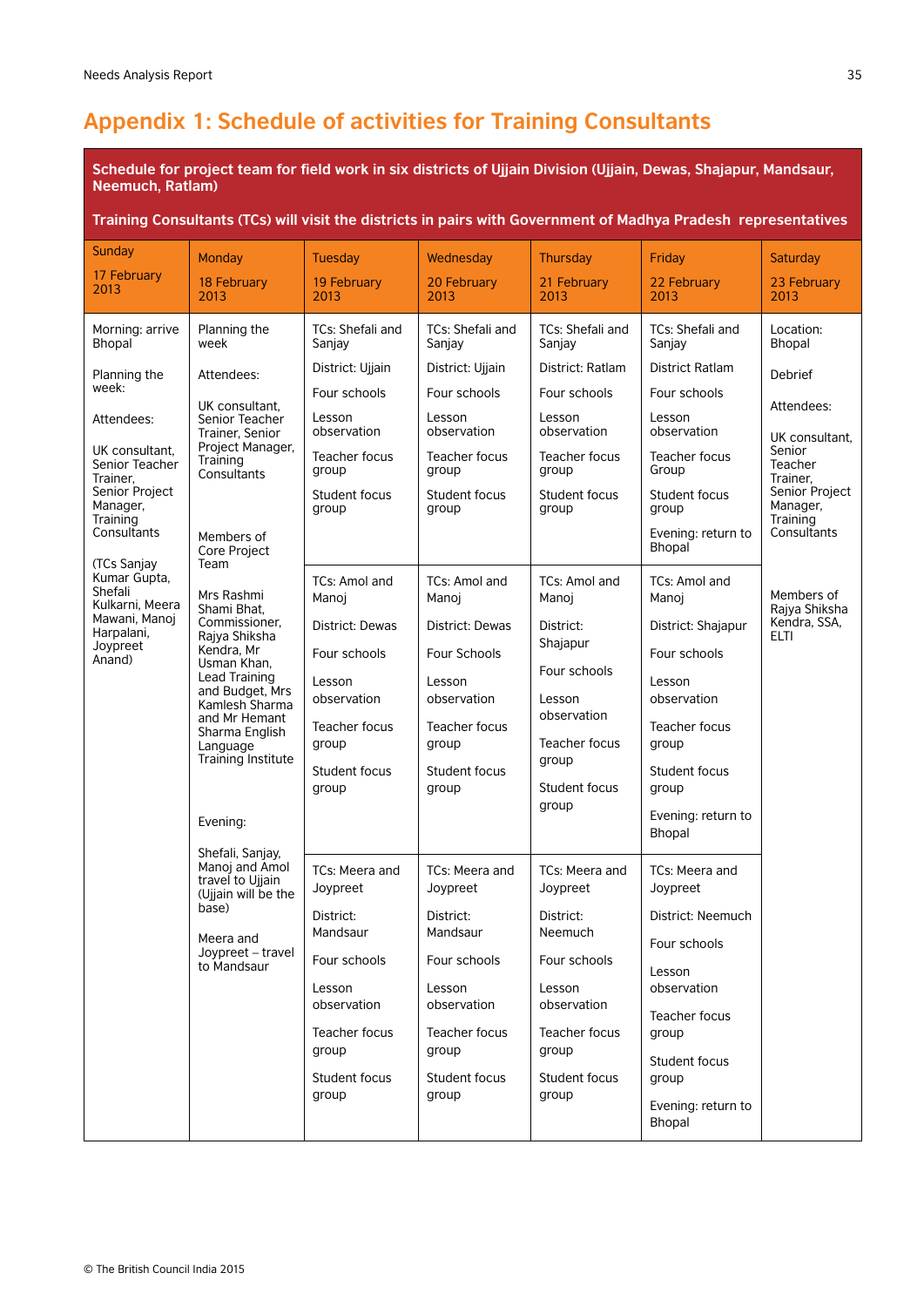# **Appendix 2: Common European Framework descriptors**<sup>13</sup>

| <b>Proficient User</b> | C <sub>2</sub> | Can understand with ease virtually everything heard or read. Can summarise information<br>from different spoken and written sources, reconstructing arguments and accounts in a<br>coherent presentation. Can express him/herself spontaneously, very fluently and precisely,<br>differentiating finer shades of meaning even in more complex situations.                                                                                                                                         |
|------------------------|----------------|---------------------------------------------------------------------------------------------------------------------------------------------------------------------------------------------------------------------------------------------------------------------------------------------------------------------------------------------------------------------------------------------------------------------------------------------------------------------------------------------------|
|                        | C <sub>1</sub> | Can understand a wide range of demanding, longer texts, and recognise implicit meaning.<br>Can express him/herself fluently and spontaneously without much obvious searching for<br>expressions. Can use language flexibly and effectively for social, academic and professional<br>purposes. Can produce clear, well-structured, detailed text on complex subjects, showing<br>controlled use of organisational patterns, connectors and cohesive devices.                                       |
| Independent User       | <b>B2</b>      | Can understand the main ideas of complex text on both concrete and abstract topics, including<br>technical discussions in his/her field of specialisation. Can interact with a degree of fluency and<br>spontaneity that makes regular interaction with native speakers quite possible without strain<br>for either party. Can produce clear, detailed text on a wide range of subjects and explain a<br>viewpoint on a topical issue giving the advantages and disadvantages of various options. |
|                        | <b>B1</b>      | Can understand the main points of clear standard input on familiar matters regularly<br>encountered in work, school, leisure, etc. Can deal with most situations likely to arise whilst<br>travelling in an area where the language is spoken. Can produce simple connected text<br>on topics, which are familiar or of personal interest. Can describe experiences and events,<br>dreams, hopes and ambitions and briefly give reasons and explanations for opinions and plans.                  |
| <b>Basic User</b>      | A2             | Can understand sentences and frequently used expressions related to areas of most<br>immediate relevance (e.g. very basic personal and family information, shopping, local<br>geography, employment). Can communicate in simple and routine tasks requiring a simple and<br>direct exchange of information on familiar and routine matters. Can describe in simple terms<br>aspects of his/her background, immediate environment and matters in areas of immediate<br>need.                       |
|                        | A <sub>1</sub> | Can understand and use familiar everyday expressions and very basic phrases aimed at the<br>satisfaction of needs of a concrete type. Can introduce him/herself and others and can ask<br>and answer questions about personal details such as where he/she lives, people he/she knows<br>and things he/she has. Can interact in a simple way provided the other person talks slowly and<br>clearly and is prepared to help.                                                                       |

13. CEFR scale adapted from http://www.coe.int/t/dg4/linguistic/source/framework\_en.pdf